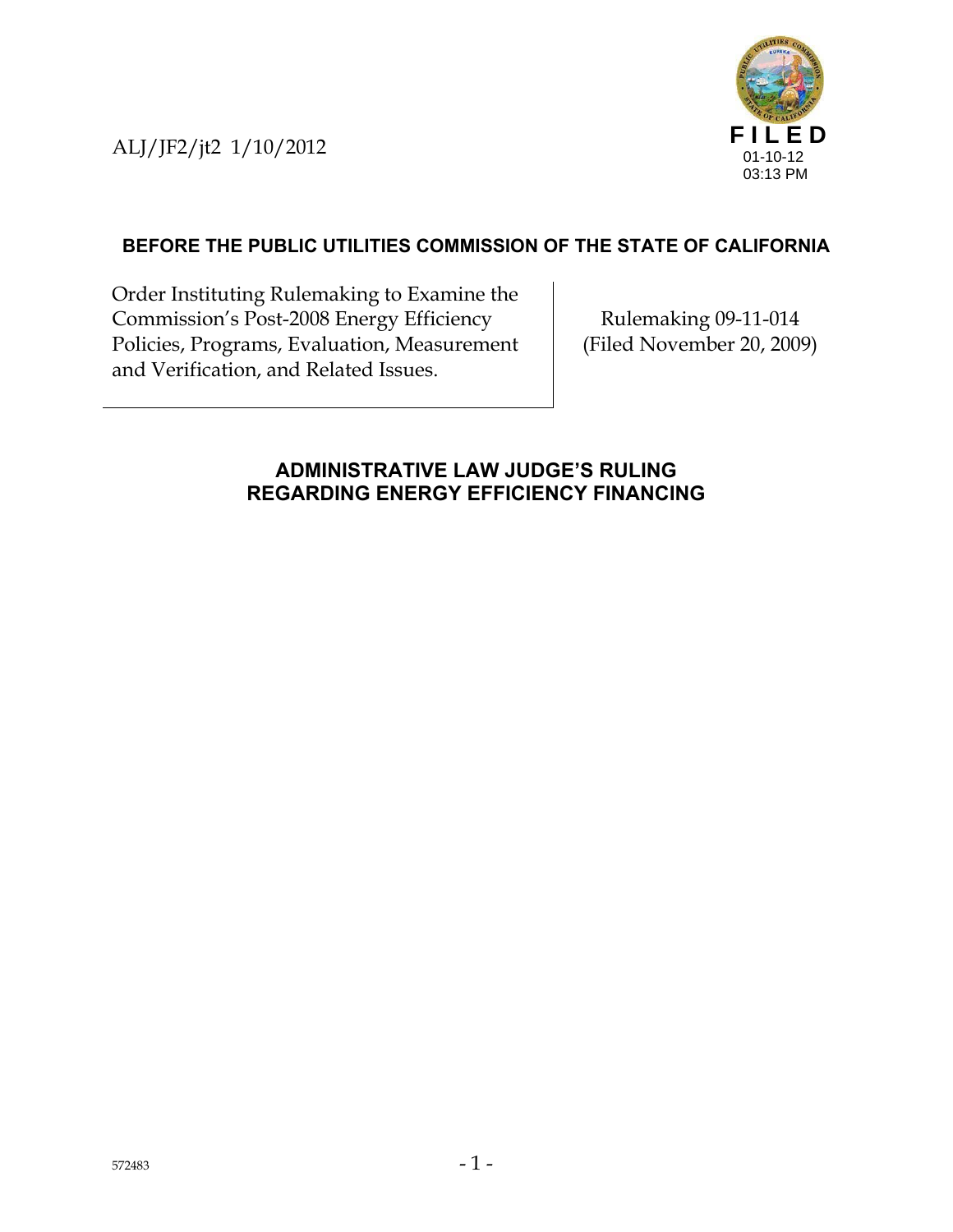# **Table of Contents**

## **Title Page**

| 1. |    |                                                                             |    |
|----|----|-----------------------------------------------------------------------------|----|
| 2. |    |                                                                             |    |
|    |    |                                                                             |    |
|    |    | B. Existing Energy Efficiency Financing Programs at the IOUs 4              |    |
| 3. |    |                                                                             |    |
| 4. |    |                                                                             |    |
| 5. |    | Staff Proposal for Ratepayer Support of Efficiency Finance for 2013-2014 12 |    |
|    |    |                                                                             |    |
|    | B. |                                                                             |    |
|    |    | C. On-Bill Financing Until On-Bill Repayment is Available 15                |    |
|    |    |                                                                             |    |
| 6. |    |                                                                             |    |
|    |    |                                                                             |    |
|    |    | 1. Suggested Set of Overall Goals for a CPUC Efficiency Financing           |    |
|    |    |                                                                             |    |
|    |    |                                                                             |    |
|    |    | 3. High Level Questions about the HB&C and EDF Reports  20                  |    |
|    | B. |                                                                             |    |
|    |    | 1. Suggested Set of Overall Public Policy Objectives for a Ratepayer        |    |
|    |    |                                                                             | 20 |
|    |    | 2. Function and Boundary Issues for Loans and Entities Servicing            |    |
|    |    |                                                                             | 21 |
|    |    | 3. Options for Connecting Repayment Obligations with the Meter              |    |
|    |    |                                                                             |    |
|    |    | 4. Handling Partial Payments, Arrears, and Defaults  24                     |    |
|    |    | 5. Determining Ratepayer Support of Financing Transactions 25               |    |
|    |    |                                                                             |    |
|    |    | 1. Function and Boundary Issues for Loans and Entities Servicing            |    |
|    |    |                                                                             |    |
|    |    | 2. Options for Connecting Repayment Obligations with the Meter              |    |
|    |    |                                                                             |    |
|    |    | 3. Handling Partial Payments, Arrears, and Defaults  27                     |    |
|    |    | 4. Determining Ratepayer Support of Financing Transactions 27               |    |
|    |    | 5. Managing Information on Energy Efficiency Project and Loan               |    |
|    |    |                                                                             |    |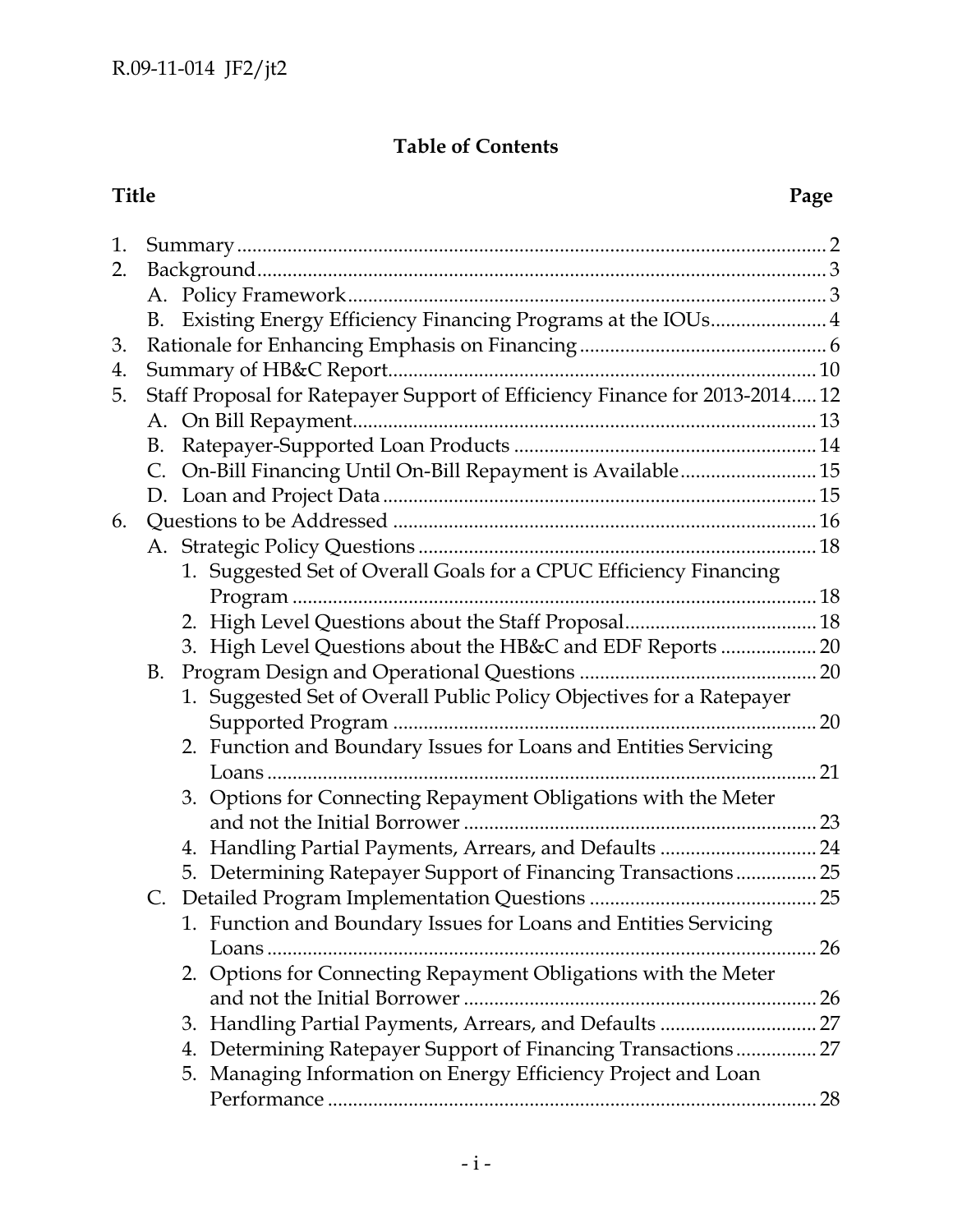# **Table of Contents (cont.)**

| <b>Title</b>                                                                                    |          |
|-------------------------------------------------------------------------------------------------|----------|
| 6. Utility Credit for Energy Efficiency Savings Facilitated With                                | 28<br>29 |
| Attachment A – Staff Proposal on Energy Efficiency Finance Activity for 2013-<br>2014(1/5/2012) |          |
| Attachment B - HB&C's report Energy Efficiency Financing in California: Needs and<br>Gaps       |          |
| Attachment C - Environmental Defense Fund On-Bill Repayment                                     |          |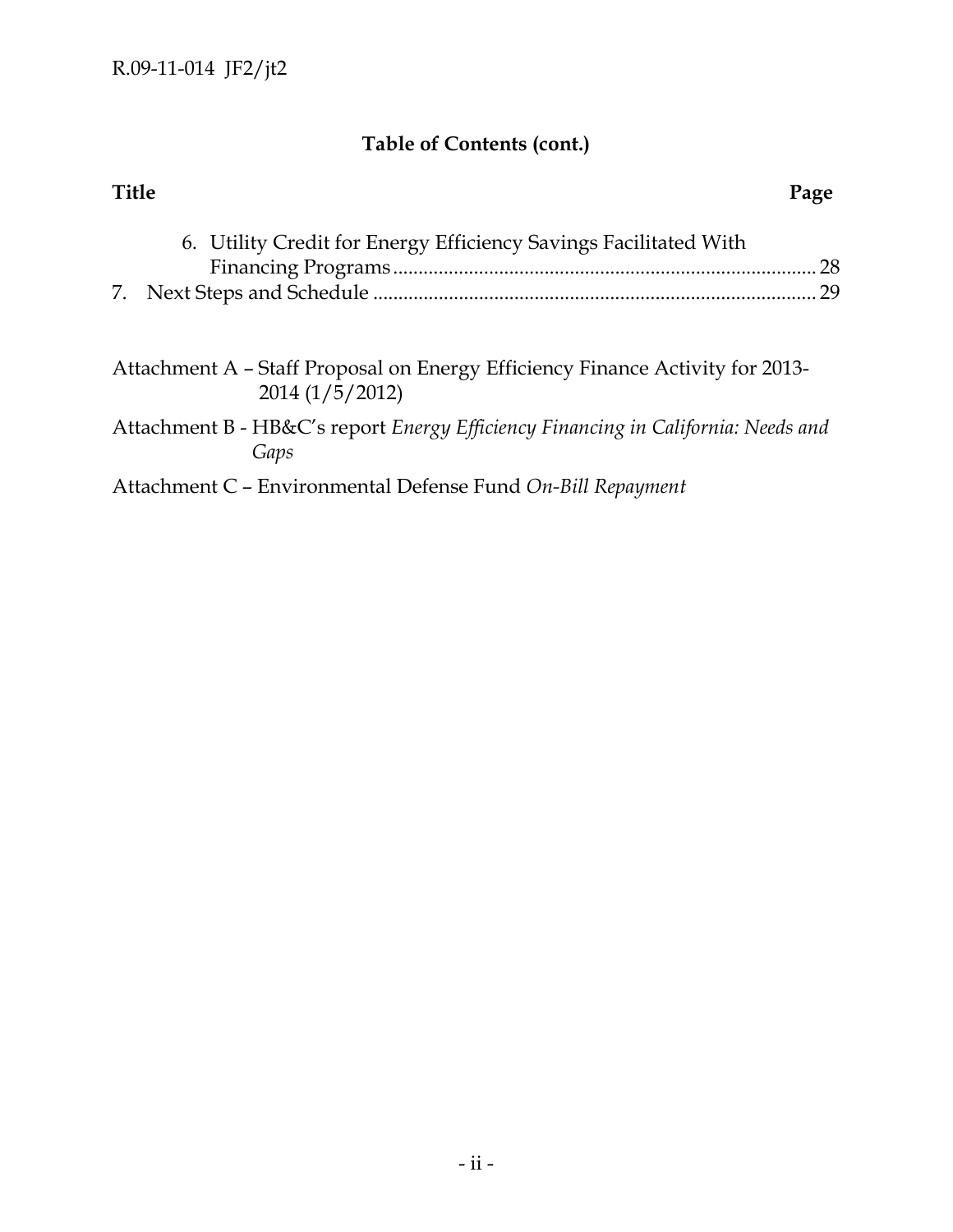### **ADMINISTRATIVE LAW JUDGE'S RULING REGARDING ENERGY EFFICIENCY FINANCING**

### **1. Summary**

This Ruling requests comments on three separate attachments related to energy efficiency financing programs: 1) an Energy Division proposal on *Desired Energy Efficiency Financing Activity in 2013-14* (Staff Proposal), and two documents that directly informed the Staff Proposal: 2) a report prepared for the Commission by Harcourt Brown & Carey (HB&C) titled *Energy Efficiency Finance in California: Needs and Gaps*, and 3) a proposal prepared by the Environmental Defense Fund (EDF) titled *On Bill Repayment: Unlocking the Energy Efficiency Puzzle.*

These attachments represent potential pathways to implement the direction on energy efficiency financing outlined in a previous Assigned Commissioner's Ruling (ACR) and Scoping Memo issued in this proceeding on October 25, 2011. Specifically, the ACR emphasized energy efficiency financing as a way to achieve deeper energy efficiency retrofits across all sectors by leveraging private capital, in addition to using ratepayer funds to support energy efficiency. Many parties already filed comments in response to the ACR on financing; those comments helped inform the Staff Proposal attached to this ruling.

The ACR also signaled the assigned Commissioner's intent to initiate changes that would reshape the investor-owned utilities' (IOUs') energy efficiency portfolios away from programs that offer temporary or shallow savings and moving towards programs that achieve greater market transformation and better long-term energy savings. Administrative Law Judge Farrar issued a ruling on December 7, 2011 that presented staff-recommended

 $-2-$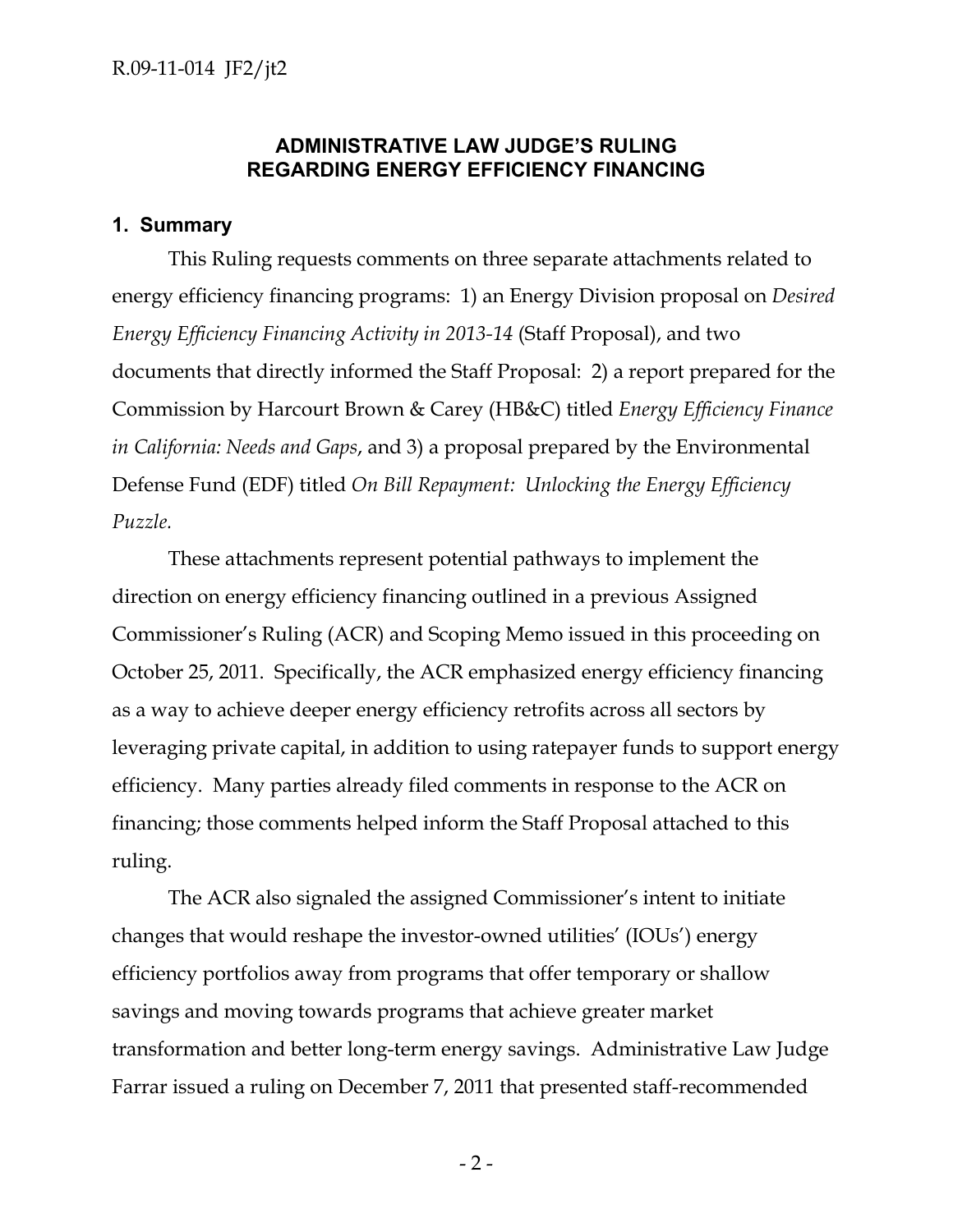programmatic guidance on the 2013-2014 energy efficiency portfolio for parties' comments.

This ruling is being issued specifically on the topic of financing, separate from and parallel with, other programmatic areas covered in the December 7, 2011 ruling. Comments on an initial set of strategic policy questions, further described below in Section 6A, are requested on January 25, 2012, with reply comments on January 30, 2012. These comments will help inform development of workshops planned for February 8-10, 2012, as well as additional guidance to the utilities' portfolio development for 2013-2014. An additional round of comments on any or all of the questions presented in this ruling, especially in Sections 6B and 6C, are requested after the workshops on February 17, with reply comments on February 24.

### **2. Background**

### **A. Policy Framework**

In 2008, the Commission adopted the California Energy Efficiency Strategic Plan, which recognized the critical role of financing in helping California to meet its energy efficiency goals – especially for obtaining efficiency improvements to existing homes, businesses, and other facilities. In 2009 in Decision (D.) 09-09-047, the Commission specifically directed Energy Division staff, in consultation with knowledgeable financial experts, to prepare an assessment and plan for ensuring the most promising and effective financing instruments are made available to support widespread adoption of energy efficiency investments.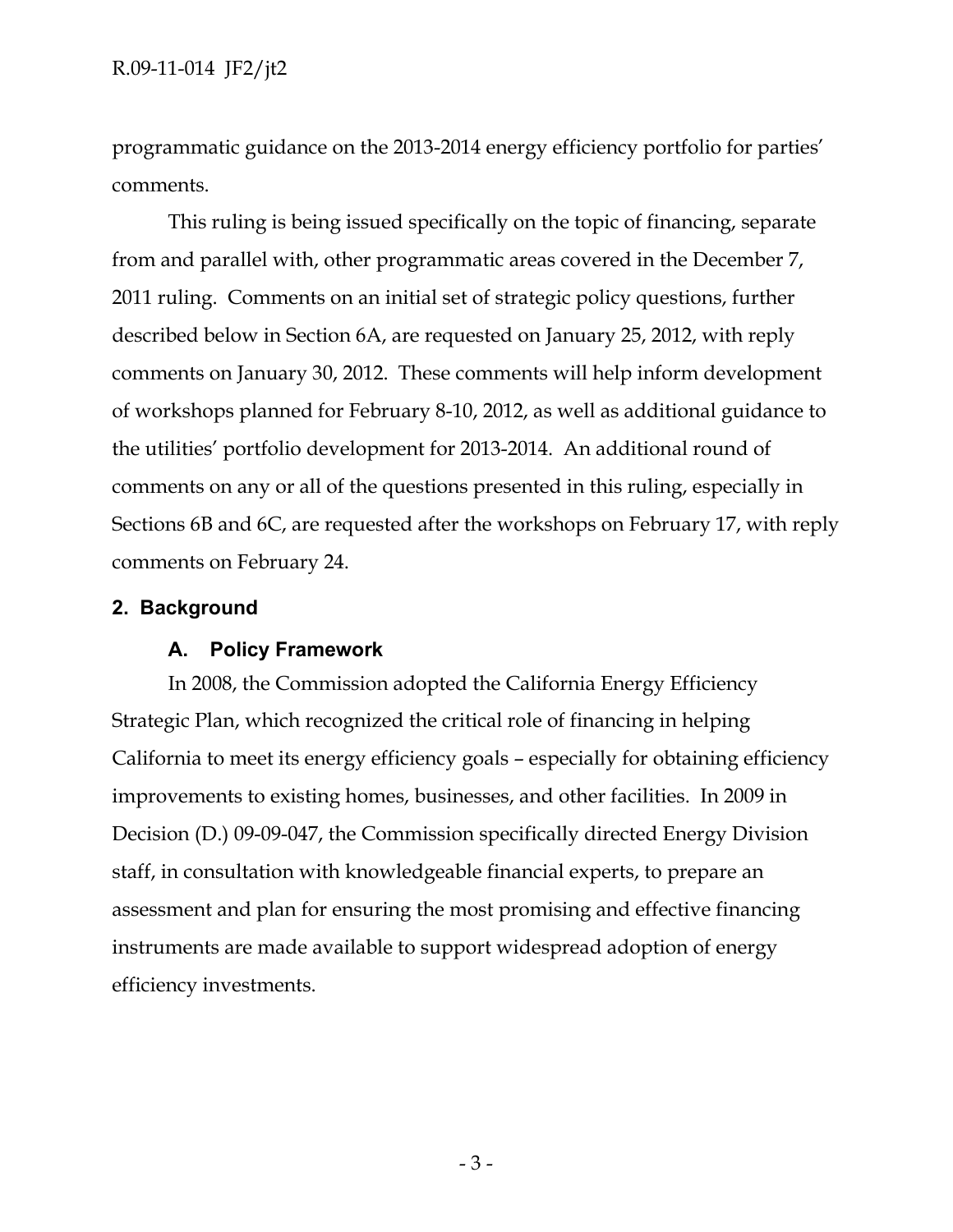Later in 2009, the California Legislature enacted Assembly Bill 758  $(Skinner)$ ,<sup>1</sup> which directed:

- 1) The California Energy Commission (CEC) to develop a comprehensive program to achieve greater energy savings in the state's existing residential and nonresidential building stock, and
- 2) The California Public Utilities Commission to investigate the ability of electric and gas ratepayers to provide funding to support implementation of the program developed by the CEC.

In 2010, Commission staff in Energy Division staff engaged a consulting team from HB&C to accomplish both the Commission's and the Legislature's directions to identify meaningful financing approaches for energy efficiency. Energy Division staff and HB&C together conducted public workshops in November 2010 to explore issues, needs, and promising ideas. HB&C prepared the attached report: *Energy Efficiency Finance in California: Needs and Gaps (July 2011)*, which includes a needs analysis and recommendations for the most effective approaches to facilitate capital investment in energy efficiency in the residential, commercial, and governmental/institutional sectors. The report documents specific mechanisms, and compares them both to the scale of investment needed in California and to the specific needs of borrower market segments.

### **B. Existing Energy Efficiency Financing Programs at the IOUs**

As directed by the Commission in D.09-09-047, each of the large California IOUs offers on-bill financing (OBF) to non-residential customers in the 2010-2012 program cycle. OBF is a way for customers to arrange to pay for energy

 $\overline{a}$ 

<sup>1</sup> Stats. 2009, Ch. 470, Sec. 3. Effective January 1, 2010.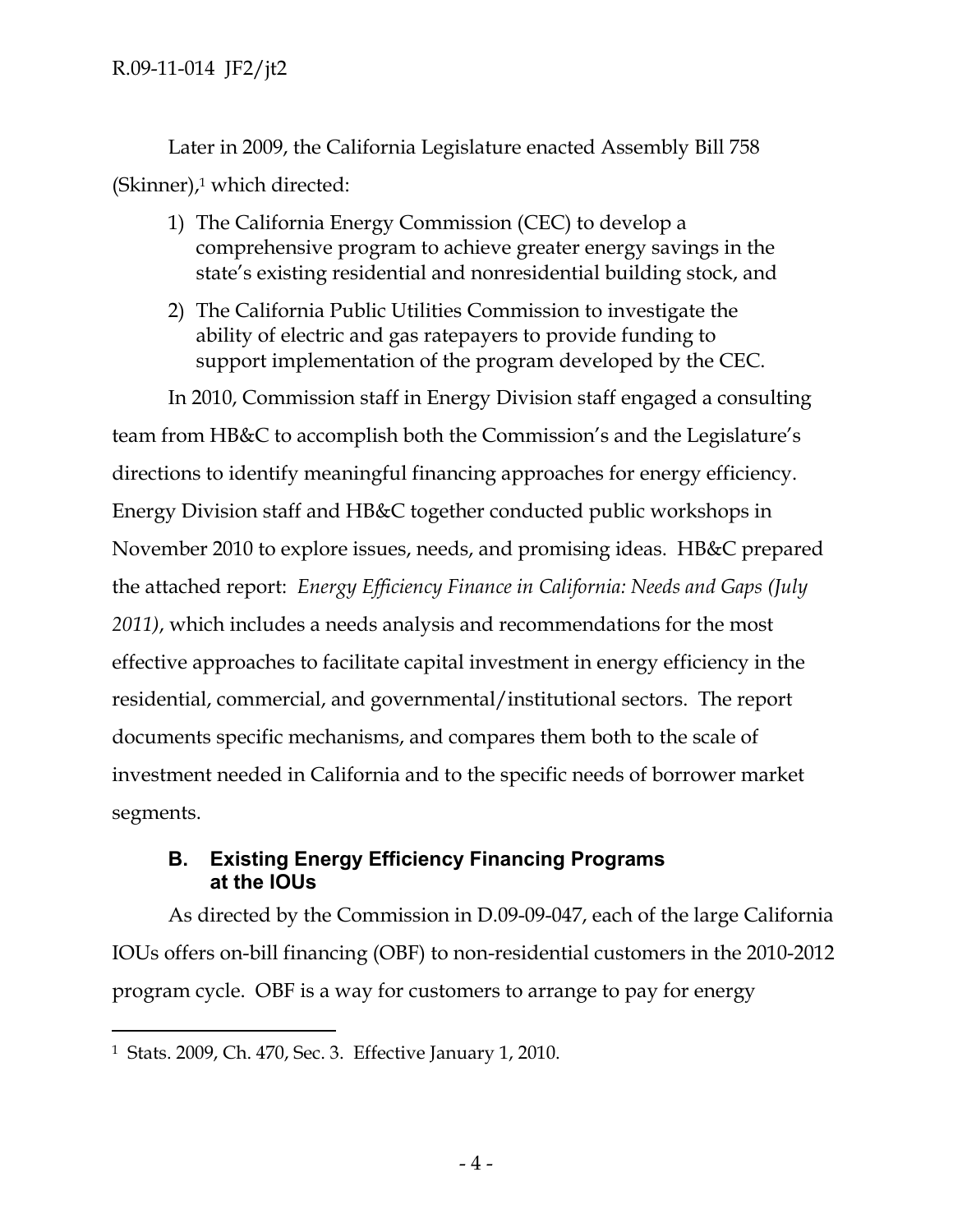efficiency upgrades without incurring up-front costs. Under this program, a utility provides qualifying customers with unsecured loans which cover 100% of the energy efficiency equipment and installation costs (net of rebates or other incentives). Customers then repay the loans through charges that are added onto their regular utility bills. Loan capital is raised through utility rates and the energy efficiency program budgets cover payment defaults and program administration. Terms set by the Commission include:

- Interest rate: Zero percent.
- Commercial and industrial loan minimum and maximum (per meter): \$5,000-\$100,000.
- Commercial and industrial loan term: typically 5 years, but may be extended to expected useful life of installed energy efficiency measures.
- Institutional loan minimum and maximum: \$5,000-\$1,000,000.
- Institutional loan term: up to 10 years or expected useful life, whichever is less.
- Loans are non-transferrable.
- Partial or non-payment of a loan may result in shut-off of utility service.

For the 2010-2012 program cycle, OBF has a \$41.5 million lending pool across the four large IOUs. As of September 2011, about one thousand loans had been made, totaling \$21 million, and with a default rate of less than 1% (or about \$200,000). Since September 2011, interest in the financing program (OBF) has been robust, resulting in some utilities requesting to transfer additional funds to cover demand for the program.

In California, organizations lending money are subject to laws that are overseen by the California Department of Corporations. The Department of Corporations requires lenders to pay fees based on amounts loaned. Because the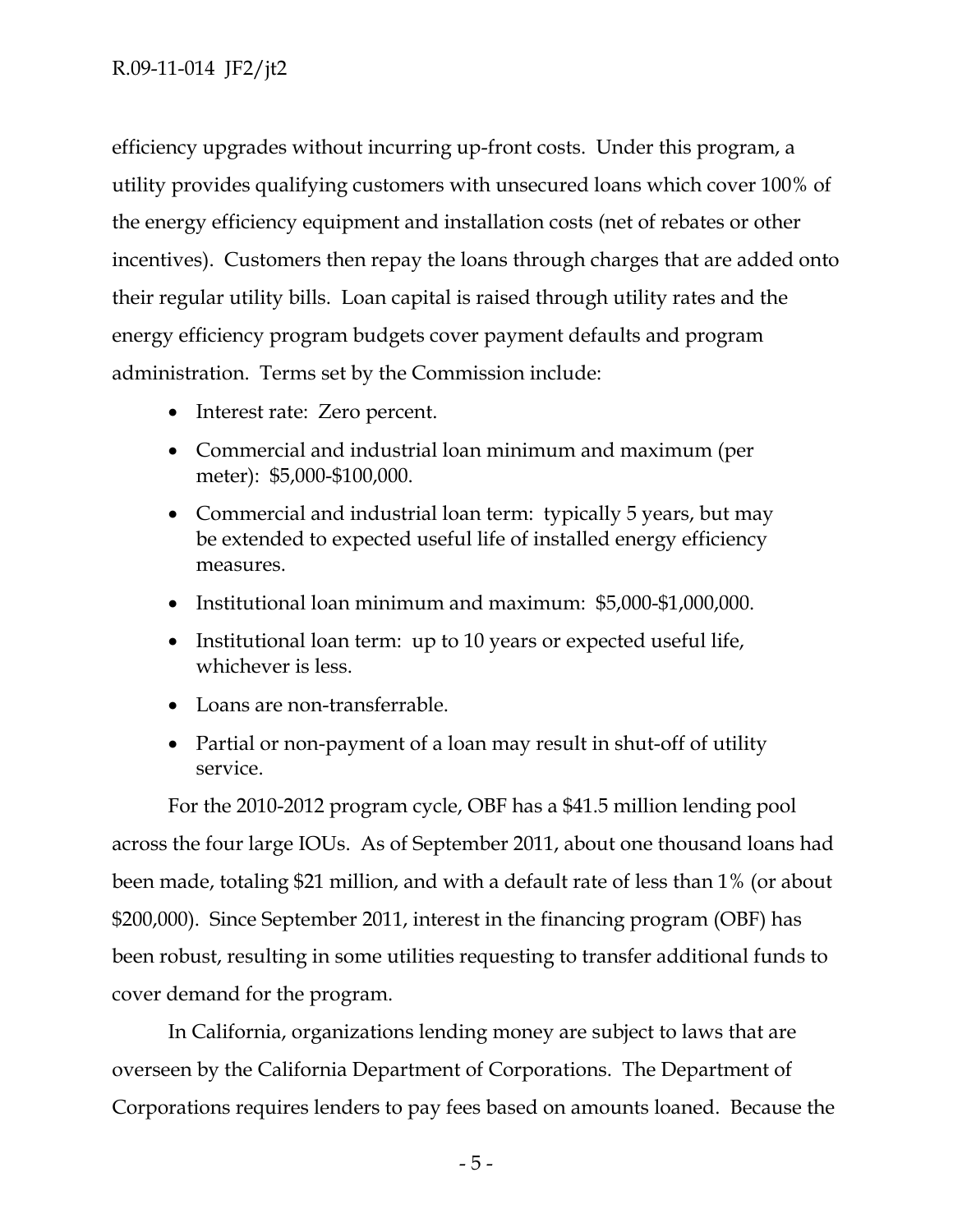utilities' profits do not come from lending and because the IOUs are regulated by the Commission, the IOUs received a waiver of this requirement. The Department of Corporations granted the exemption provided that the IOUs lend only to the non-residential customer segment (not "consumers"), do not charge for interest, and do not make loans for less than \$5,000 (below which amount is considered a "consumer loan").

Each of the IOUs' OBF programs require "bill neutrality," which means that borrowers' estimated monthly cost savings must exceed the monthly loan installment. In other words, bill neutrality ensures that borrowers' combined payments to the utility for both energy use and loan repayment are lower than the borrowers' utility bill prior to the loan and energy efficiency upgrade.

### **3. Rationale for Enhancing Emphasis on Financing**

The need for financing to enable energy efficiency improvements to existing buildings is not new. It was a cornerstone of the national strategies for residential and commercial building retrofit dating back to the late 1970s and into the early 1980s under federal initiatives to accelerate efficiency actions in response to energy supply crises. Some of this history can be found in the National Energy Conservation Policy Act of 1978 and the associated Residential Conservation Service and Commercial & Apartment Conservation Service.

Today, financing again has risen in importance to combat ever-resistant barriers to maximizing energy efficiency investments in existing buildings. Solving the financing (or cash flow) dilemma offers the potential to overcome numerous barriers, including:

• First Cost: Property owner's or occupant's lack of cash to pay for the residual front-end cost of increased energy efficiency, even with utility or federally-funded rebates;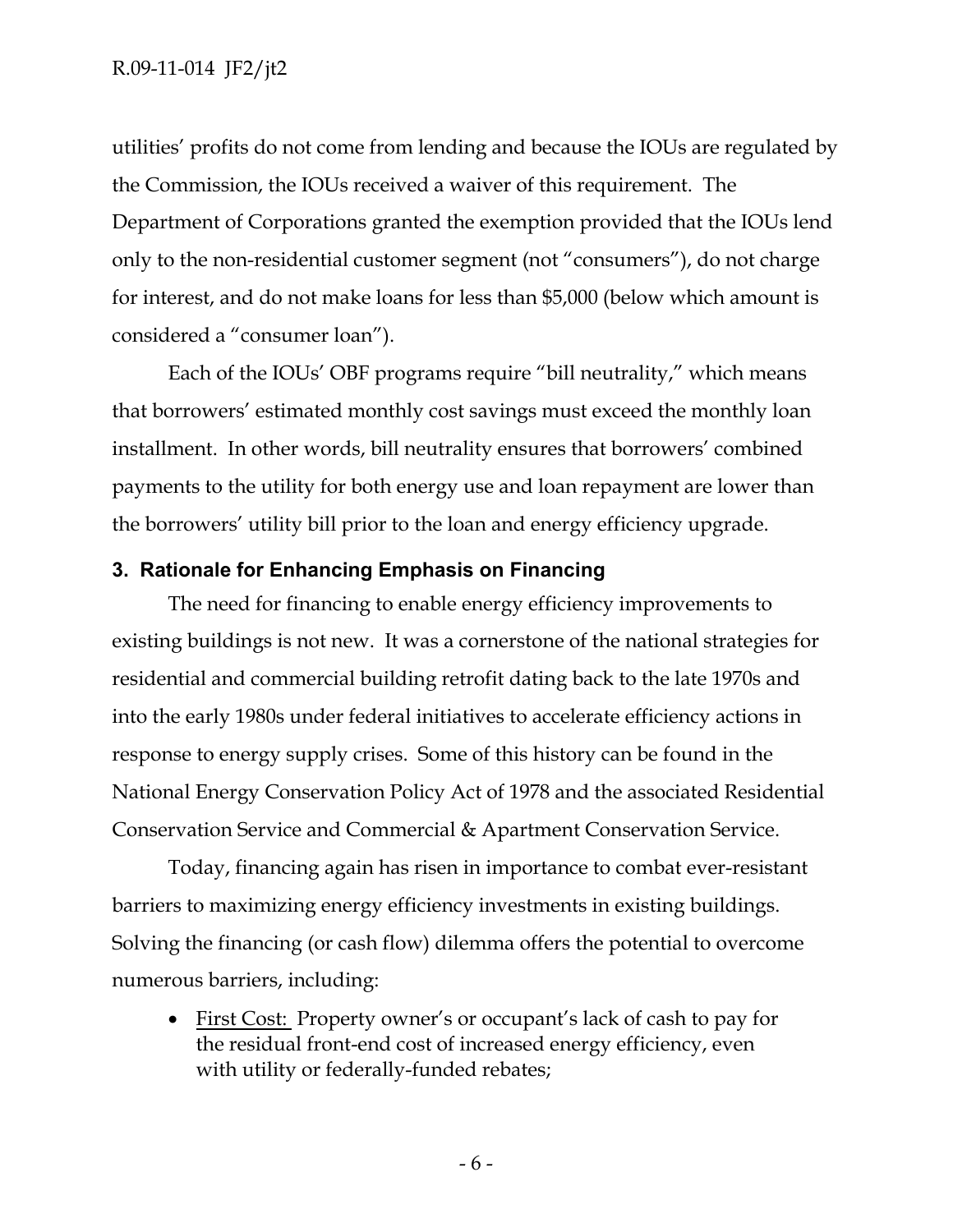- Bill Neutrality: Can be designed to better match cash flow of loan repayment to the monthly savings on utility bills;
- Longer Paybacks: Financing can stretch out loan repayment over longer periods that better match the expected paybacks and effective lifetimes of comprehensive and deeper energy efficiency improvement packages;
- Debt Avoidance: For owners of commercial and institutional buildings, off-balance-sheet mechanisms, such as leases, provide the ability to make efficiency improvement repayments out of the same operating budgets that support utility bills, thus avoiding the need to gain access to capital budgets, which is usually more difficult; and
- Split Incentives: This well-known barrier occurs when property owners own the building's energy assets, but the tenants pay the energy operating costs. Thus, few rental properties receive energy improvements.

If California is to meet the ambitious goals we have set for efficiency – both for energy resource and for climate action reasons – Californians will need to invest an estimated \$4 billion or more per year<sup>2</sup> over the next 20 years. Current levels of investment appear to be about half that amount.3 Utility ratepayer incentives (grants) and utility-originated loans, such as through the current OBF program, is unlikely to be the sole source of capital to support this scale of investment. In fact, private capital (i.e., non-ratepayer funds) can support much of the needed investment as long as financing is available at reasonable interest rates and over long enough timeframes to match the expected cash flow of utility

3 *Ibid.*

 $\overline{a}$ 

<sup>2</sup> HB&C, *Energy Efficiency Financing in California: Needs and Gaps.* 2011 at 4.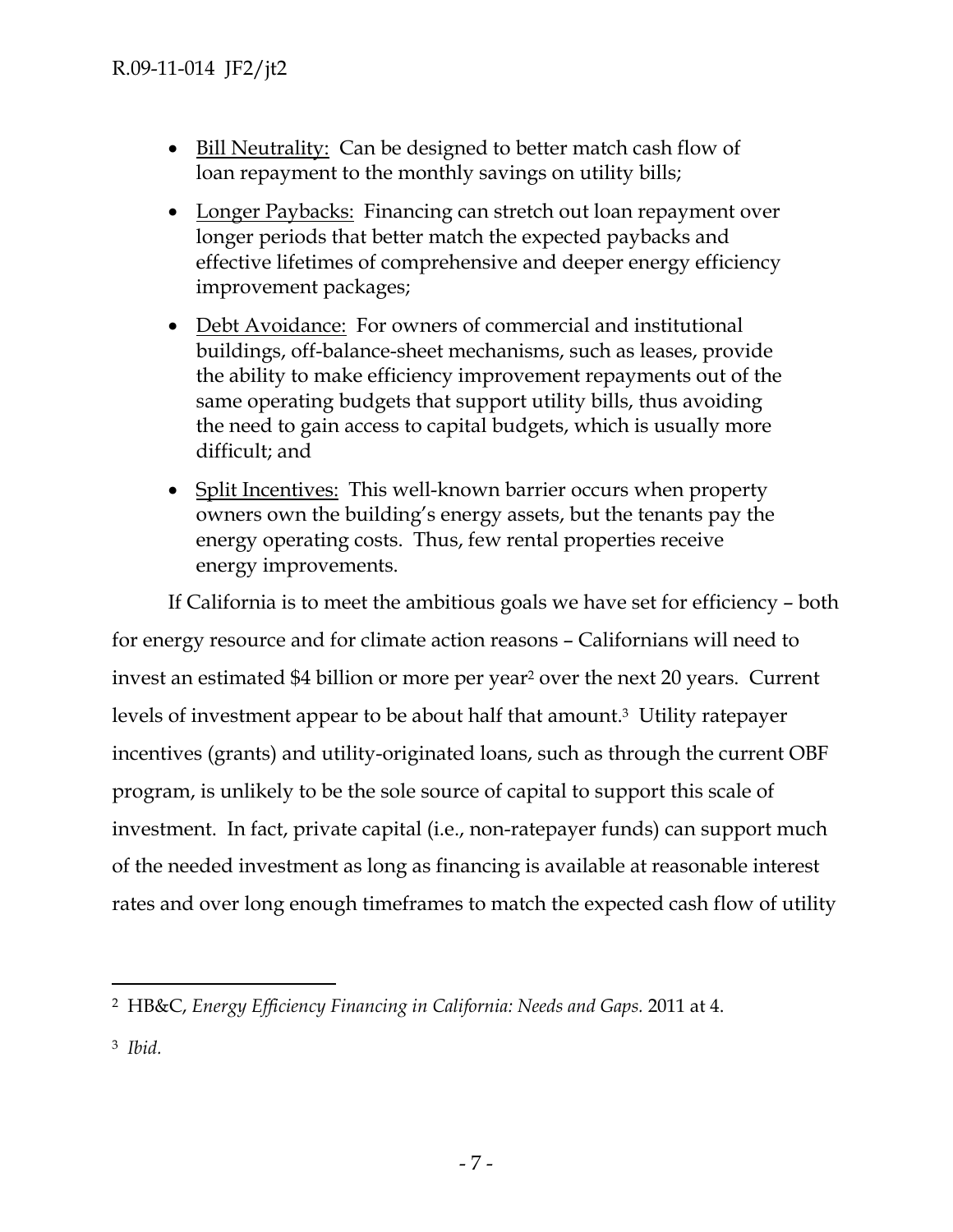bill savings and loan repayment schedules. What is needed is a financing framework that can attract and support capital delivery at these terms.

The prospect of enabling financing mechanisms that draw upon private capital sources such as banks, credit unions, lease finance companies, and bond issuers offers several potential advantages:

- Leverages ratepayer funds 10:1. The ability to leverage utility ratepayer funding of technical assistance, rebate, and potential credit enhancement or loan guarantee expenditures can help mobilize large amounts of private capital for investment in energy efficiency. Some expect that a dollar of credit enhancement could leverage \$10 or more of energy efficiency investment, thus making it possible to shift funds from rebates into loan support and obtain multipliers of energy efficiency investments.
- Increases sale of energy efficient products and services. An additional tool in the hands of energy efficiency service contractors, energy service companies (ESCOs), and other efficiency providers can result in more sales and new and effective business models for delivering efficiency.
- Reaches a broader set of customers and market segments. The ability to extend energy efficiency market participation to a broader set of customers and market segments that previously lacked the cash or credit standing to arrange funds on their own to pay for energy efficiency projects will be beneficial.

In the past, large capital companies have avoided developing energy

efficiency loan mechanisms for several possible reasons:

• Lack of standardization. Large capital companies generally want to see a degree of standardization of products, services, and loan documents that can support a predictable volume of "deal flow" with the potential to amount to hundreds of millions of dollars a year or more, much like occurs in the consumer credit card, home mortgage, or home equity loan markets.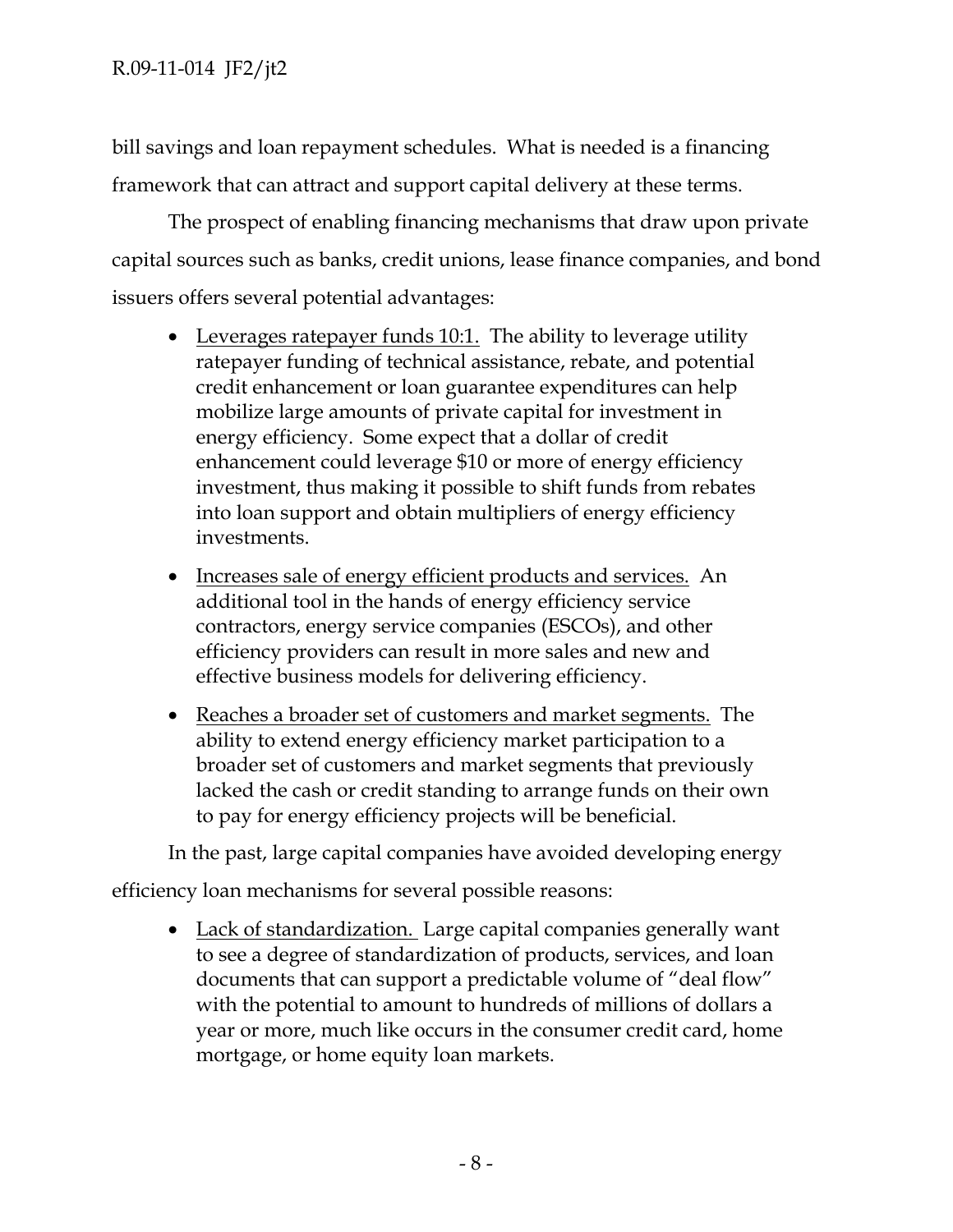- Uncertain energy savings. There has been a fair amount of uncertainty among bankers and lenders as to whether energy savings are "real" or reliable enough to ensure that savings cash flow will be there and used to repay efficiency loans. As a result, most loan underwriting has been indifferent to the purpose or anticipated cash flow of energy savings for repayment, evaluating potential loan transactions based more on the borrower's credit than on the economics of the efficiency project itself.
- Unattractive value proposition to lenders and borrowers. The normal risks of unsecured consumer or small business debt mean that lenders typically command market interest rates in the 12-18% range for expenditures of the type and size contemplated for energy efficiency improvements. Such interest rates in turn have appeared too high to borrowers contemplating those investments, especially to go beyond purchasing an Energy Star appliance or office equipment and to invest in larger projects to achieve more comprehensive levels of efficiency, and when the current occupant may only be at that location for three to five years. As explained in HB&C's report *Energy Efficiency Financing in California: Needs and Gaps* (see Attachment B), interest rates under 10%, and ideally in the 5-7% range, are needed to attract serious borrower interest in making substantial energy efficiency investments. This requires a lender to see the prospect of standardized transaction documents and information, predictable project performance and cash flow, and possibly (at least initially) some pooled risk sharing from utilities or government via credit enhancements to the energy efficiency loan pools.

It appears that California may be at a point where a combination of energy policy goals, diminishing utility energy efficiency program economics, the compelling need for greenhouse gas reduction strategies, capital markets looking for new opportunities, saturation of customer segments with access to their own financing resources, and renewed federal attention to push for large-scale energy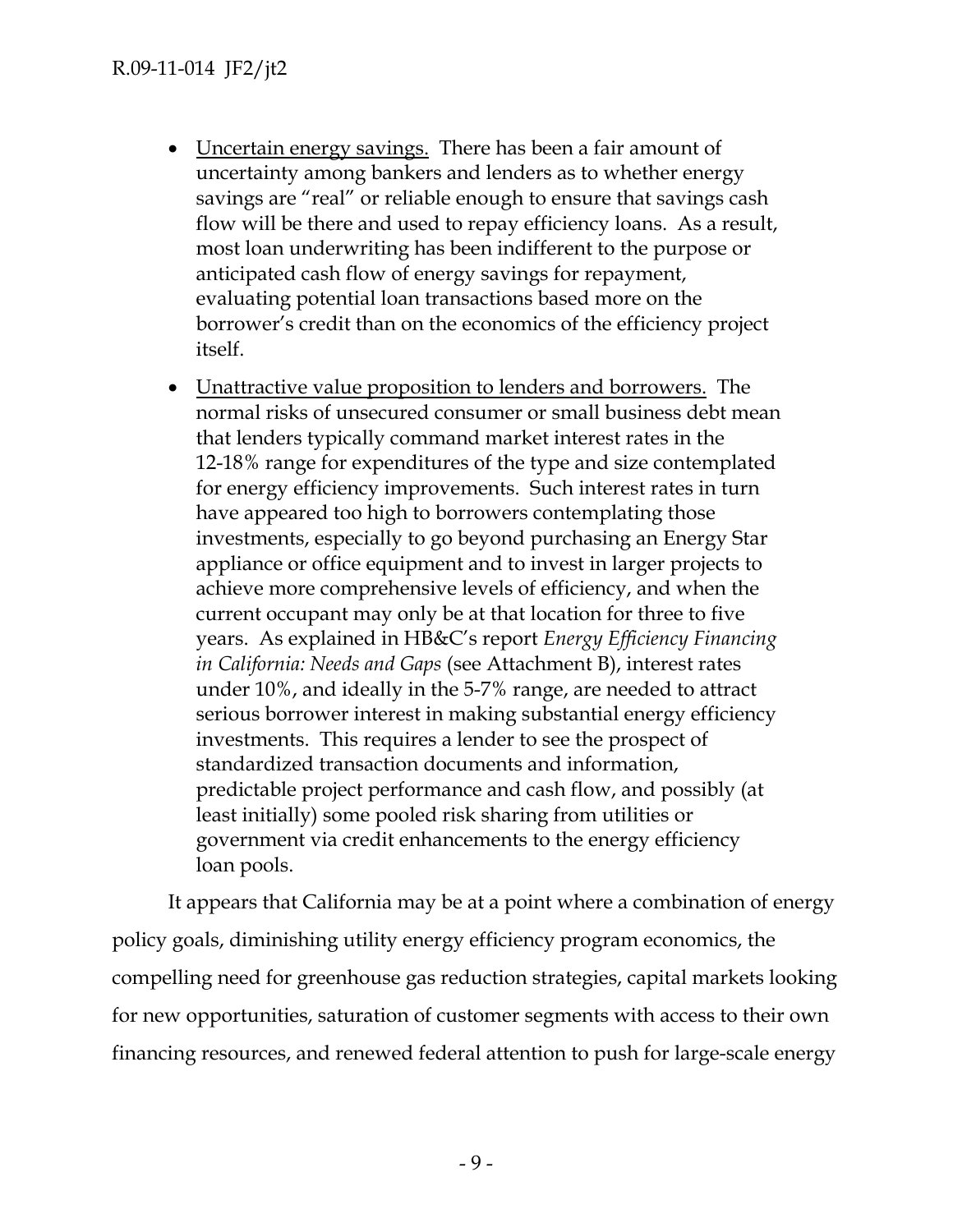efficiency investments are all coinciding to point to a market opportunity to offer and gain acceptance of new energy efficiency financing products.

# **4. Summary of HB&C Report**

In its report *Energy Efficiency Financing in California: Needs and Gaps,* HB&C identifies where the lack of available or affordable financing impairs energy efficiency adoption. HB&C also describes the potential loans or financing tools that could be created to fill these needs. The following is a summary of the report, organized by sector.

### Residential

The HB&C report identified five areas where financing for energy efficiency is either not available or is significantly limited in the residential sector:

- 1) Unsecured loans for energy efficiency have very high interest rates that range from 12-18% at a time when most consumers accept loans that charge less than 10% interest.
- 2) Secured loans, which are used to finance more comprehensive retrofits, are increasingly difficult to obtain in the current economy. Examples of secured loans include home equity loans and second mortgages.
- 3) Low-moderate income households are not served by current lending programs.
- 4) Renters are not served by current lending programs due to "split incentives."
- 5) Contractors do not have access to lines of credit that can cover their cash flow needs between the time that contractors purchase materials and equipment and the time when a project is completed and they receive payment.

The HB&C report made several detailed recommendations for how to

address the needs of the five areas outlined above. In brief, HB&C

recommended that the state should create a loan loss reserve to support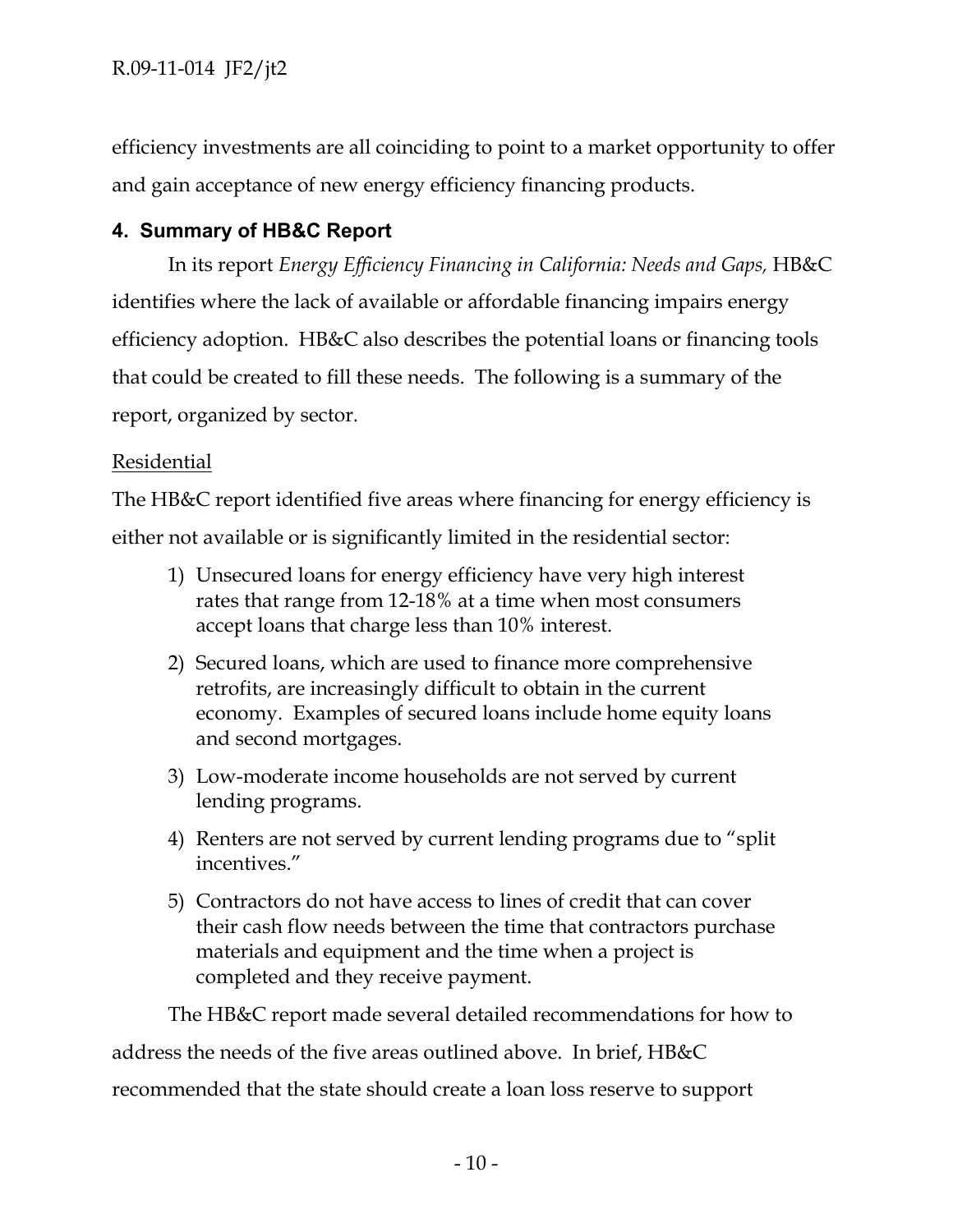unsecured lending, support a secondary market for unsecured loans, create a finance product with a partial guarantee, participate in the federal Department of Housing and Urban Development PowerSaver Secured Loan Program, promote energy efficient mortgages, develop financing products for borrowers with low credit scores, develop on-bill financing or repayment, and promote collection and dissemination of loan-level performance data.

### **Commercial**

HB&C identified five gaps related to finance that hamper the adoption of energy efficiency in commercial sector:

- 1) Property owners do not want to add assets and liabilities to the balance sheet, so they avoid debt.
- 2) Property owners may not meet loan underwriting requirements for traditional loans because they lack liquid collateral.
- 3) Property owners do not often fund projects with paybacks of longer than one or two years and therefore ignore energy efficiency upgrades that offer deeper energy savings.
- 4) Split incentives impede the adoption of energy efficiency in rental property.
- 5) Property owners are reluctant to participate in what they believe to be new and untested business models such as energy services.

The HB&C report recommended that the state develop a revolving energy

loan fund, master lease program, on-bill financing for thermal storage,

educational campaign on commercial lease financing, and operating capital financial support for ESCOs.

### Governmental/institutional

The HB&C report identified two finance-related gaps that limit the mass adoption of energy efficiency in the governmental and institutional sector: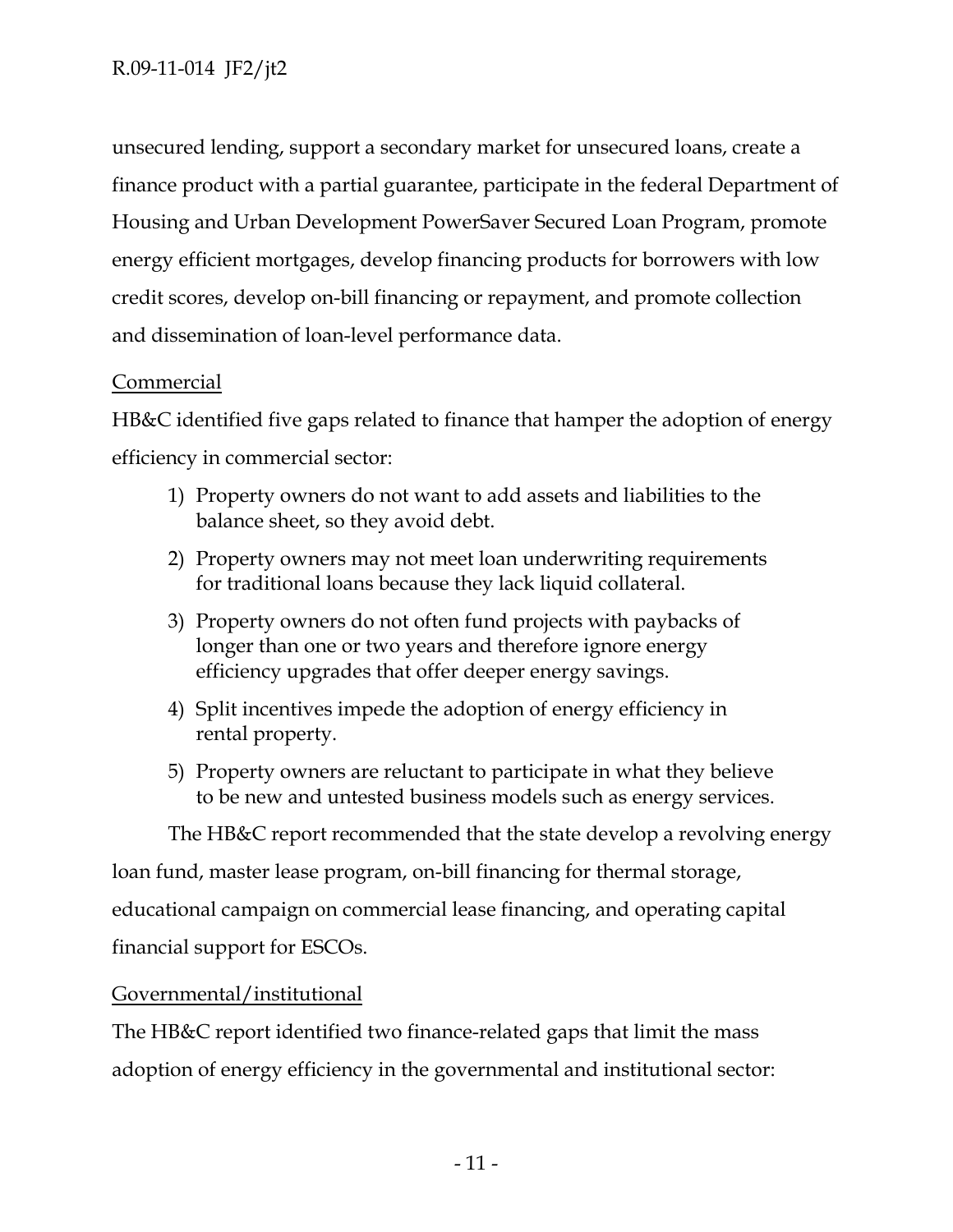- 1) a general lack of knowledge and expertise with procurement and financing options to fund energy efficiency projects; and
- 2) an absence of funding for poorly-rated or low-rated governmental and institutional owners.

The report made several recommendations that would promote and

advance the adoption of energy services models and tax-exempt lease financing.

### **5. Staff Proposal for Ratepayer Support of Efficiency Finance for 2013-2014**

To address the HB&C report recommendations and to be responsive to comments already submitted by parties to this proceeding in response to the October 25, 2011 ACR and Scoping Memo, Energy Division staff have developed a Staff Proposal (see Attachment A) on which additional comments are being sought via this Ruling. The Staff Proposal on energy efficiency financing involves four elements budgeted at a total of \$180 million over two years:

- A. Development of an on-bill repayment (OBR) mechanism.
- B. Development of ratepayer-supported loan products to selected customer segments and for specified purposes, including use of OBR.
- C. Continuation of utility on-bill *financing* until on-bill *repayment* becomes more widely available.
- D. Collecting and sharing aggregate loan and project data with lenders to build a knowledge base and inform project risk analyses.

Each element is discussed below and in greater detail in the Energy Division Proposal for Energy Efficiency Finance Activity in 2013-2014

(Attachment A). Although the Staff Proposal uses assumptions that lead to the recommended level of funding annually, in reality a focus on OBR will require a design and ramp-up period, so this amount is initially proposed over the 2013-2014 program period, ramping up to these annually amounts starting in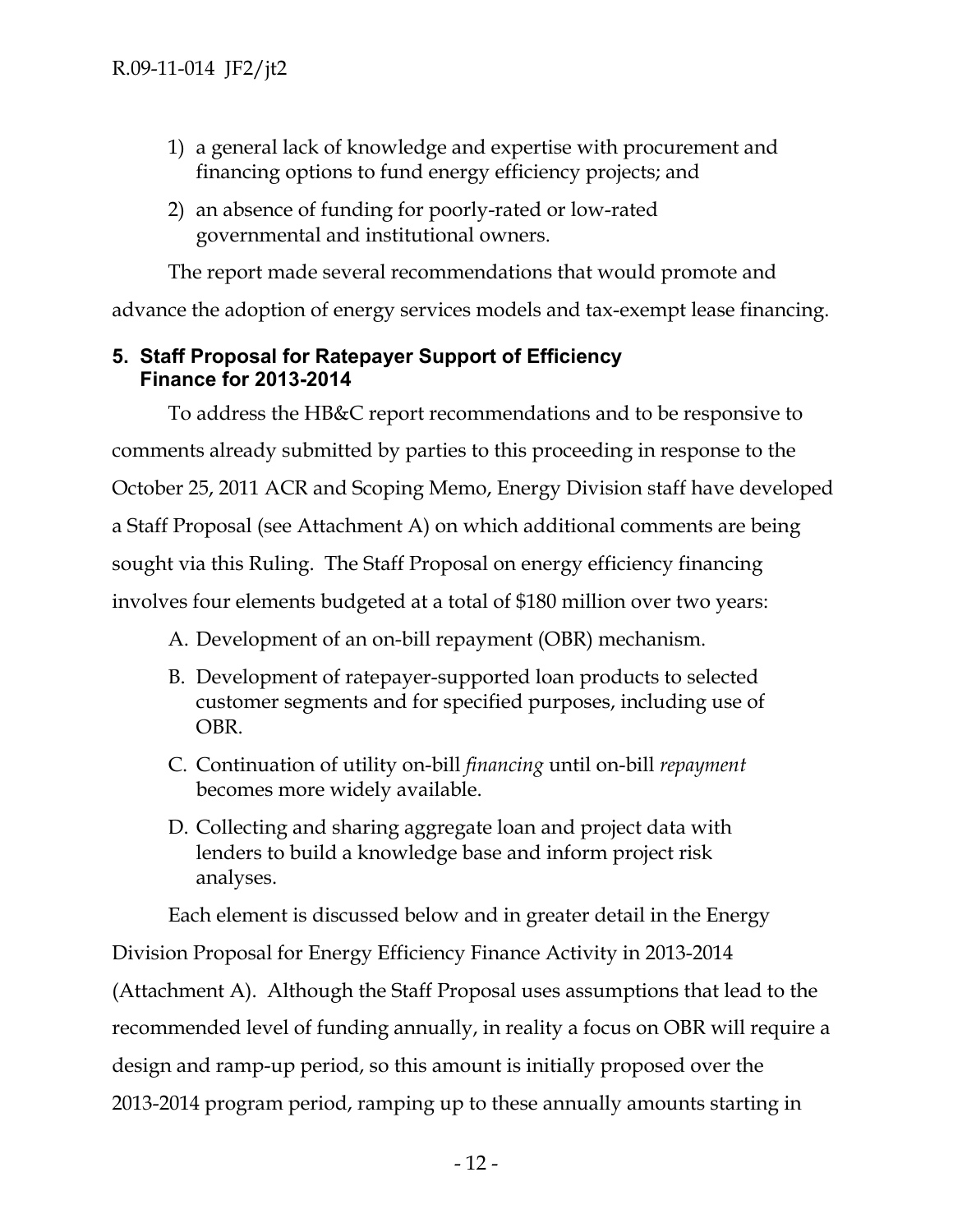2014. In addition, experience during 2013-2014 may further inform the appropriate amount of annually funding beginning in 2015.

# **A. On-Bill Repayment**

In comments and responses to the ACR and Scoping Memo issued October 25, 2011, parties were overwhelmingly supportive of introducing third party lenders and capital to energy efficiency on-bill finance. The EDF Proposal (Attachment C) for OBR4 does exactly that: it suggests replacing the current source of limited ratepayer funding for on-bill finance with the larger source of private capital. With OBR, customers access loans from third party lenders to make energy efficiency improvements and then customers repay the loans via a line item on their utility bills.

The Staff Proposal recommends this mechanism for numerous reasons:

- all customer segments can access capital this way;
- it allows customers to see and make immediate tradeoffs between expenditures for energy efficiency improvements and lower utility bills, possibly alongside easier access to financing;
- it will increase the scale of energy efficiency as more customers are able to undertake the energy efficiency improvements;
- OBR mechanics may offer scale economies that can enable lenders to lower the interest rate charges, and
- OBR takes advantage of utility billing collection mechanisms as long as the cost reimbursement for doing so is cost-competitive.

In order to give lenders added security that they will be paid back compared to traditional consumer or business loans (and therefore be able to

 $\overline{a}$ 

<sup>4</sup> OBR is also sometimes known as on-bill tariff.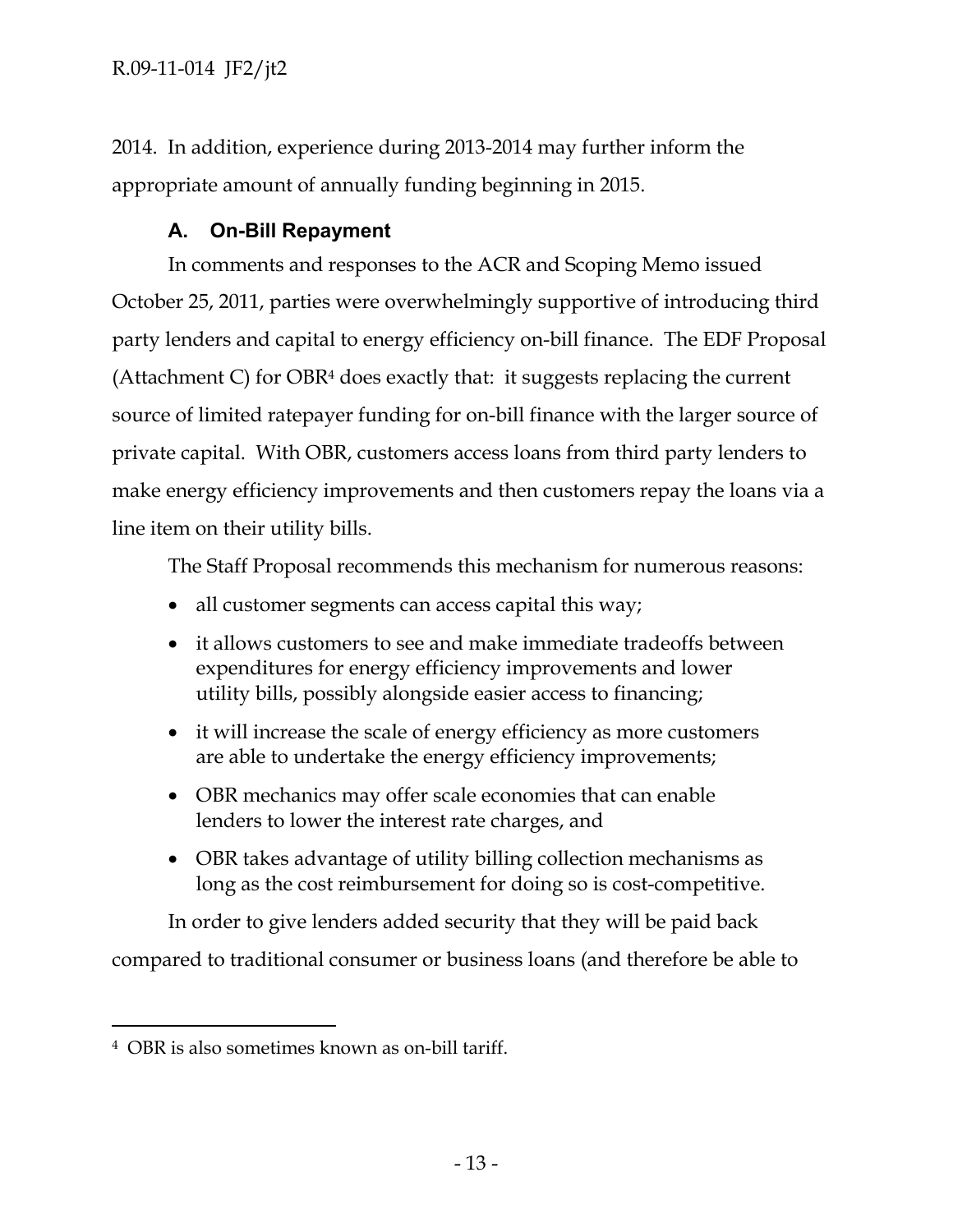R.09-11-014 JF2/jt2

offer lower interest rates on loans), OBR ideally brings two enhanced security dimensions:

- 1) Reliance by an efficiency lender on existing utility collections policies and procedures, within the current utility/customer business relationship, for handling any customers behind on their payments. This includes payments for partial payments, balanced payment plans, and progressive warnings before service could be terminated. The desire to maintain utility service is expected to add security to an efficiency loan.
- 2) An ability to allow the customer and/or property owner to authorize on-bill efficiency loan repayment tied to the meter, and not exclusively to the individual borrower. Therefore, with appropriate notification and disclosure, the Staff Proposal recommends that a successor owner or occupant would continue making efficiency payments for the duration of the loan term. This could open the door for more comprehensive, deeper efficiency actions whose payback periods might extend beyond the anticipated tenure of a current owner or occupant. This likely could reach into a borrower pool of customer who, up until now, have been under-represented in the efficiency improvement market.

Unlike OBF, OBR involves third-party capital. Since the IOUs would not be originating loans, they would not be subject to the current limitations set by the California Department of Corporations. This means OBR could be available to all types of borrowers, including residential customers. Attachment C contains more detailed information on the concept of OBR, as put forth by EDF.

The Staff Proposal suggests that approximately \$10 million in funding for 2013-2014 may be necessary to make upgrades to allow utility billing systems to accommodate OBR.

### **B. Ratepayer-Supported Loan Products**

To ensure that low-interest-rate loans for energy efficiency are available by a mix of community lenders and mass market lenders, the Staff Proposal

- 14 -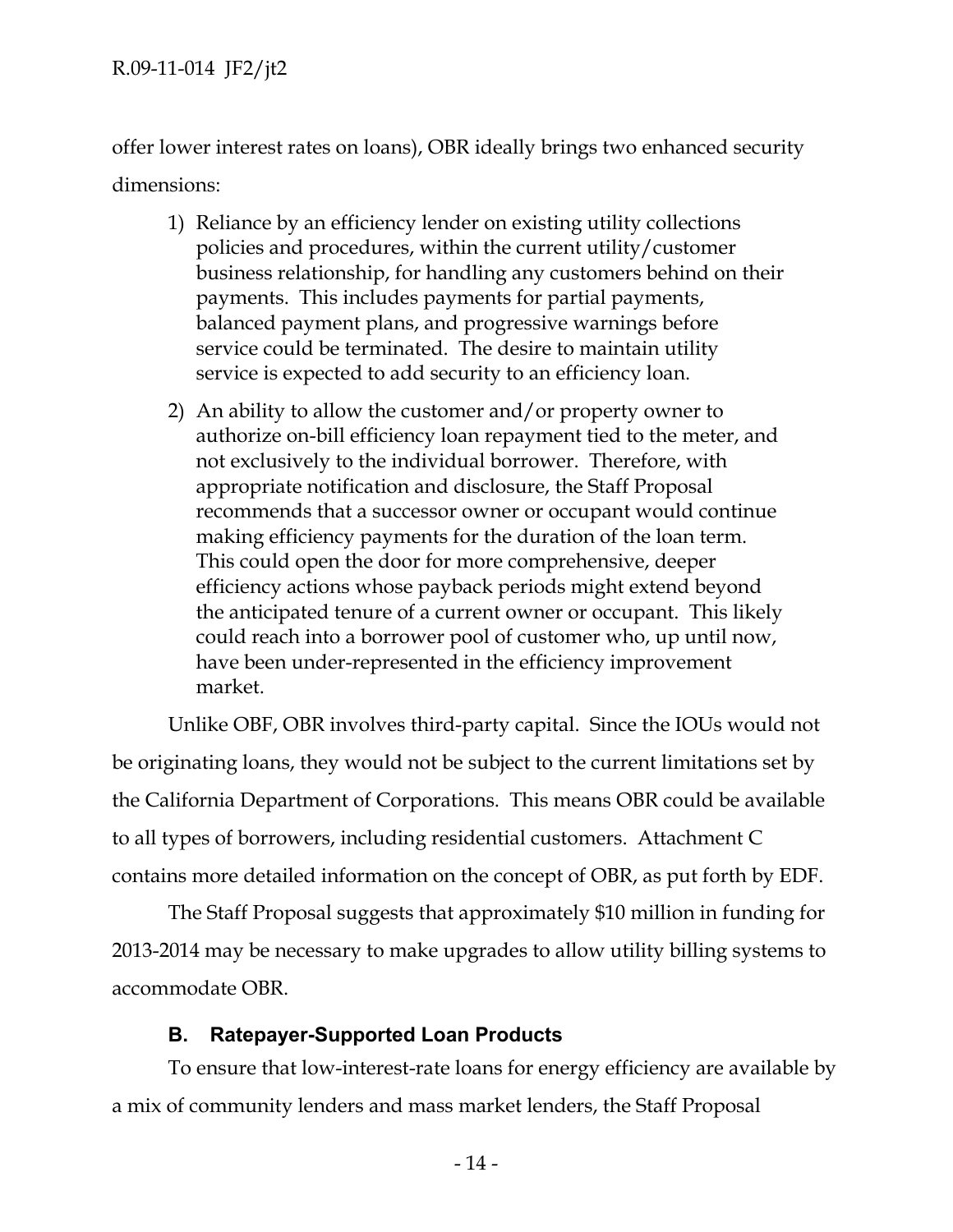suggests that the Commission allocate \$130 million of the 2013-2014 energy efficiency program portfolio to create subsidized loan products offered via OBR. The Staff Proposal recommends that lenders offer these ratepayer-supported loan products to residential and non-residential customers with increasingly lower interest rates for deeper retrofits, and that the IOUs or other organizations initiate pilots to test the effectiveness of, and create best practices for, offering ratepayer-supported loan products to rental properties.

The Staff Proposal suggests that any and all ratepayer-supported loan products created in the 2013-2014 period should build on the momentum and lessons learned from the California Alternative Energy and Advanced Transportation Financing Authority's (CAEATFA's) Clean Energy Upgrade loan loss reserve program.

### **C. On-Bill Financing Until On-Bill Repayment is Available**

To continue to build momentum for energy efficiency loans and to collect loan performance data, the Staff Proposal recommends that the IOUs continue to offer OBF funded at \$40 million during 2013-2014, until the point that loans are available via OBR.

# **D. Loan and Project Data**

-

Discussions at the November 2010 California Public Utilities Commission (CPUC)-hosted energy efficiency finance workshops, the HB&C report, and a report by the American Council for an Energy Efficiency Economy (ACEEE) titled *What Have We Learned from Energy Efficiency Finance Programs*,5

<sup>5</sup> Sarah Hayes, Steven Nadel, Chris Granda, and Kathryn Hottel, ACEEE. September 2011.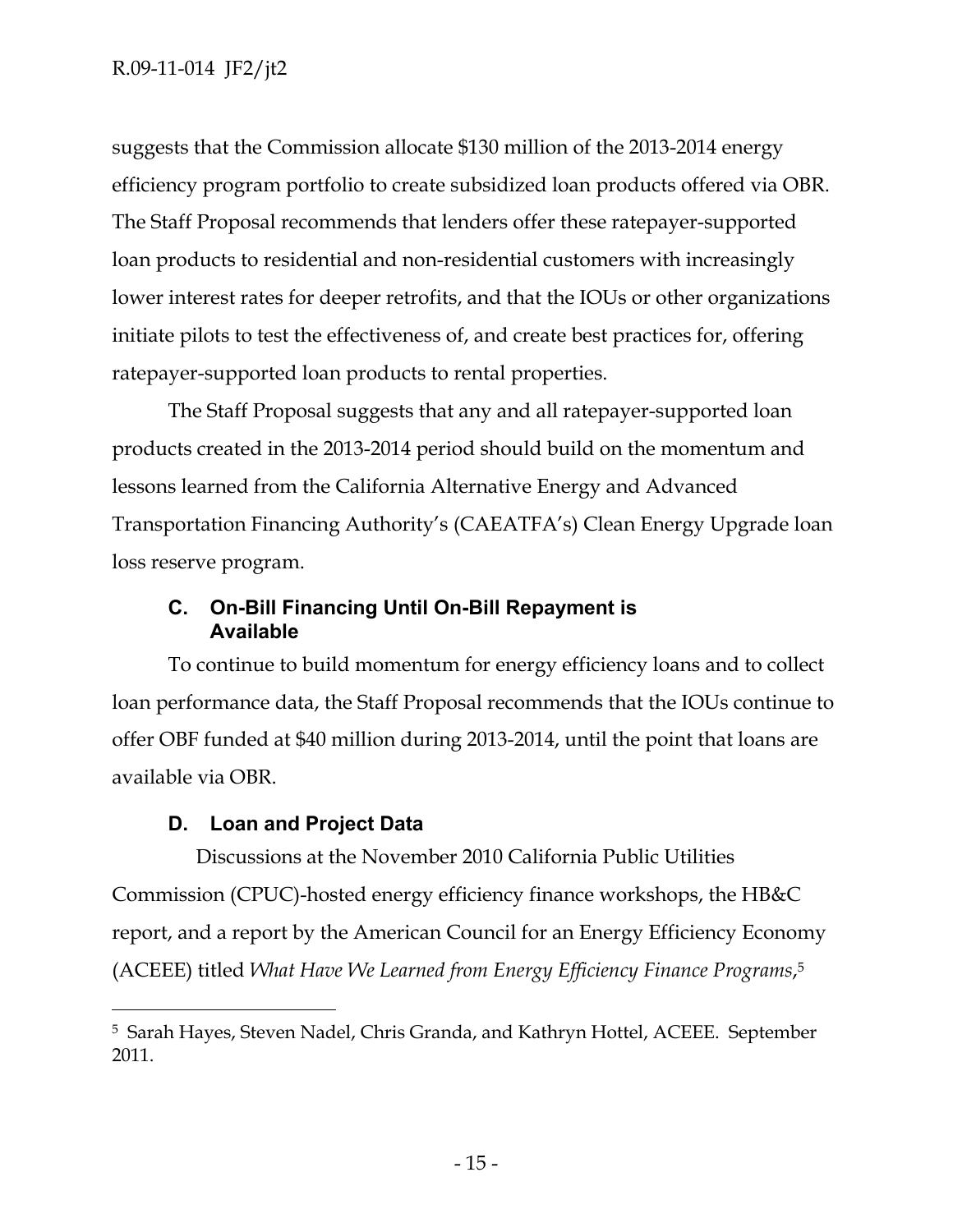each highlighted the need for lenders to receive and understand energy savings data to build confidence in the reliability of the energy savings from projects. The Staff Proposal suggests collecting and sharing such aggregate data as soon and frequently as possible.

### **6. Questions to be Addressed**

A number of questions must be answered both by the Commission, as to the overall goals to set for increasing the financing mechanisms made available to support expanded energy efficiency activity, as well as by lenders and program administrators, who will design the loan products and support programs to facilitate the use of these financing mechanisms. Even in response to the preliminary mention in the October 25, 2011 ACR and Scoping Memo of expanding the role of financing in 2013-2014, many parties made extensive comments and suggestions for how to proceed and raised even more questions still to be answered.

In order to ensure steady progress without overwhelming this proceeding with the range and number of issues to be addressed, this ruling organizes some key questions into three categories:

#### **Strategic Policy Questions**

In the first set of questions, this ruling poses a small number of overall policy goals to guide the establishment of a more robust set of financing strategies and mechanisms, to help the Commission offer guidance to the utilities and other market stakeholders to shape the 2013-2014 program portfolios. Parties' comments on these questions are requested earlier in the process (in January), to help Commission staff develop the content of the February workshops and make them most productive by engaging market participants who may not often participate in regulatory proceedings.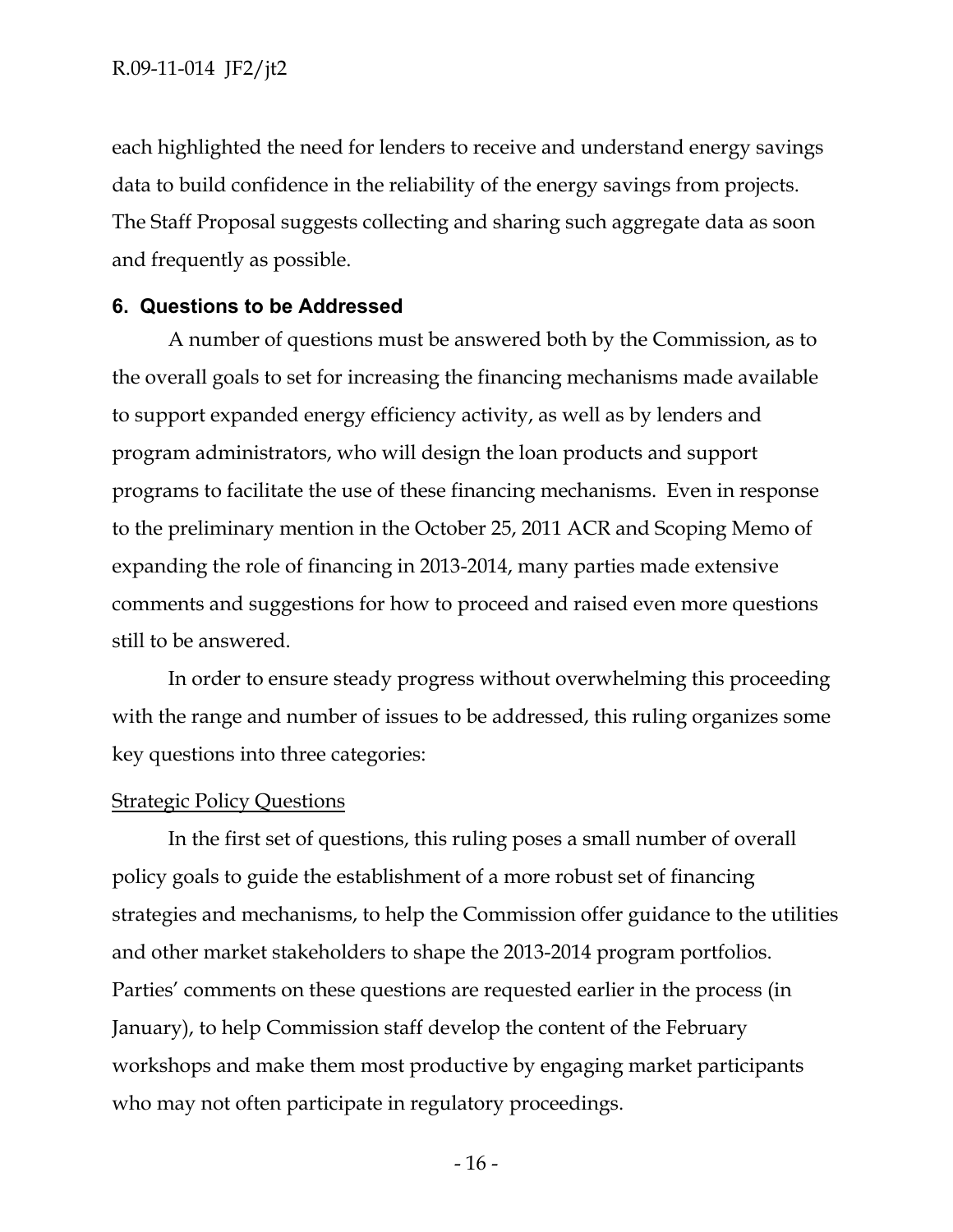### R.09-11-014 JF2/jt2

### Program Design and Operational Questions

These questions are more detailed second-level questions related to preferences for target markets, degree of ratepayer funding support, roles of utilities and other entities, and other such issues that will guide the subsequent development of specific financing mechanisms and products. Developing answers to these questions demands a certain amount of background and/or expertise in the use of financing mechanisms. To enable the most informed responses to these questions, Commission staff are organizing targeted workshops in February and inviting key experts to help share experience in these areas. Parties are invited to offer opinions on these questions after the workshops in February.

#### Detailed Program Implementation Questions

These questions are a third level of detailed program and operational issues that affect specific financing programs and terms. These details will most likely not be determined by the Commission but rather by the program implementers. They are included here because some parties raised them and to be sure that we are developing a complete picture of all of the implementation details necessary to launch new financing mechanisms. Parties are also invited to comment on any or all of these questions after the workshops in February.

In addition, if parties believe there are additional critical questions beyond those identified below that should be added to any of the above categories, those issues should be identified in comments in January. Also, if any party believes that an issue should be moved to a different category (e.g., because of the policy or portfolio-shaping implications, or preference to resolve an issue in an earlier or later timeframe), those preferences and the reasons for them should also be identified in the first set of comments in January.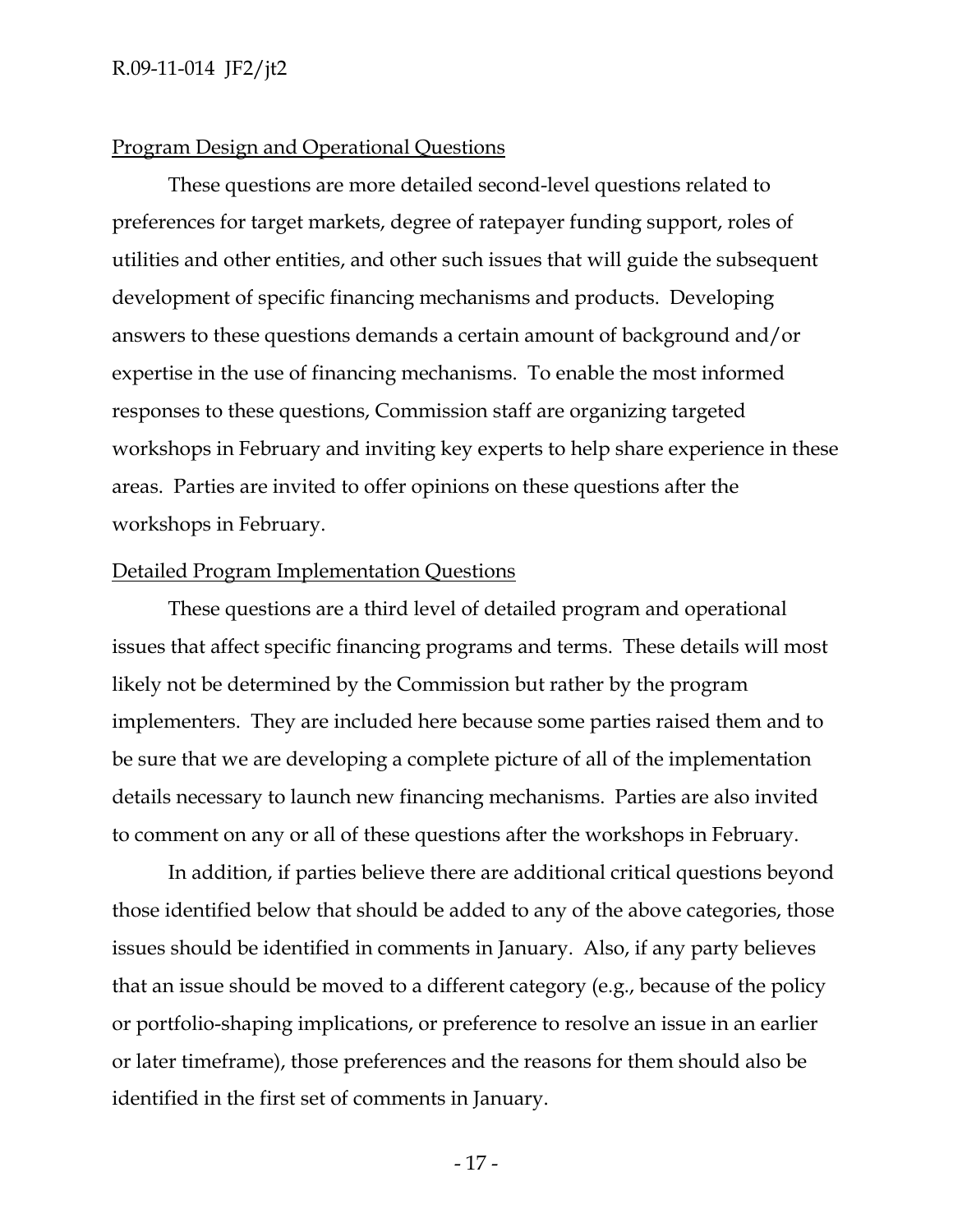# **A. Strategic Policy Questions**

## **1. Suggested Set of Overall Goals for a CPUC Efficiency Financing Program**

CPUC staff suggest the following goals for a financing program:

- Utilize financing to help reduce the total cost of energy services, i.e. the combined cost of consumed energy and payments for efficiency improvements that lead to maximizing efficiency. Call upon these mechanisms to introduce new business models and marketing approaches that will help expand the level of efficiency market activity.
- Broaden the range of borrowers who are able to undertake energy efficiency investments and who fall within loan and program eligibility and/or qualifying criteria, compared to current rates of efficiency in the market.
- Facilitate lower interest rates that lenders charge to cover their risks; obtain interest rate levels in the market that attract borrowers and facilitate expanded energy efficiency investment.
- Inform borrowers and lenders of the predicted financial performance of energy efficiency improvement projects, and develop a database of efficiency loan repayment history to inform subsequent loans.
- Assure or guarantee loan repayments, at acceptable risk exposures, if lenders are not yet ready to offer loans at reasonable terms to target borrowers undertaking desirable efficiency projects.

1. Do you agree with the above suggested programmatic goals, or would you add others? Would you eliminate any?

# **2. High Level Questions about the Staff Proposal**

Parties should feel free to comment on any or all aspects of the Staff Proposal in Attachment A. Below are a few questions to help guide parties' input.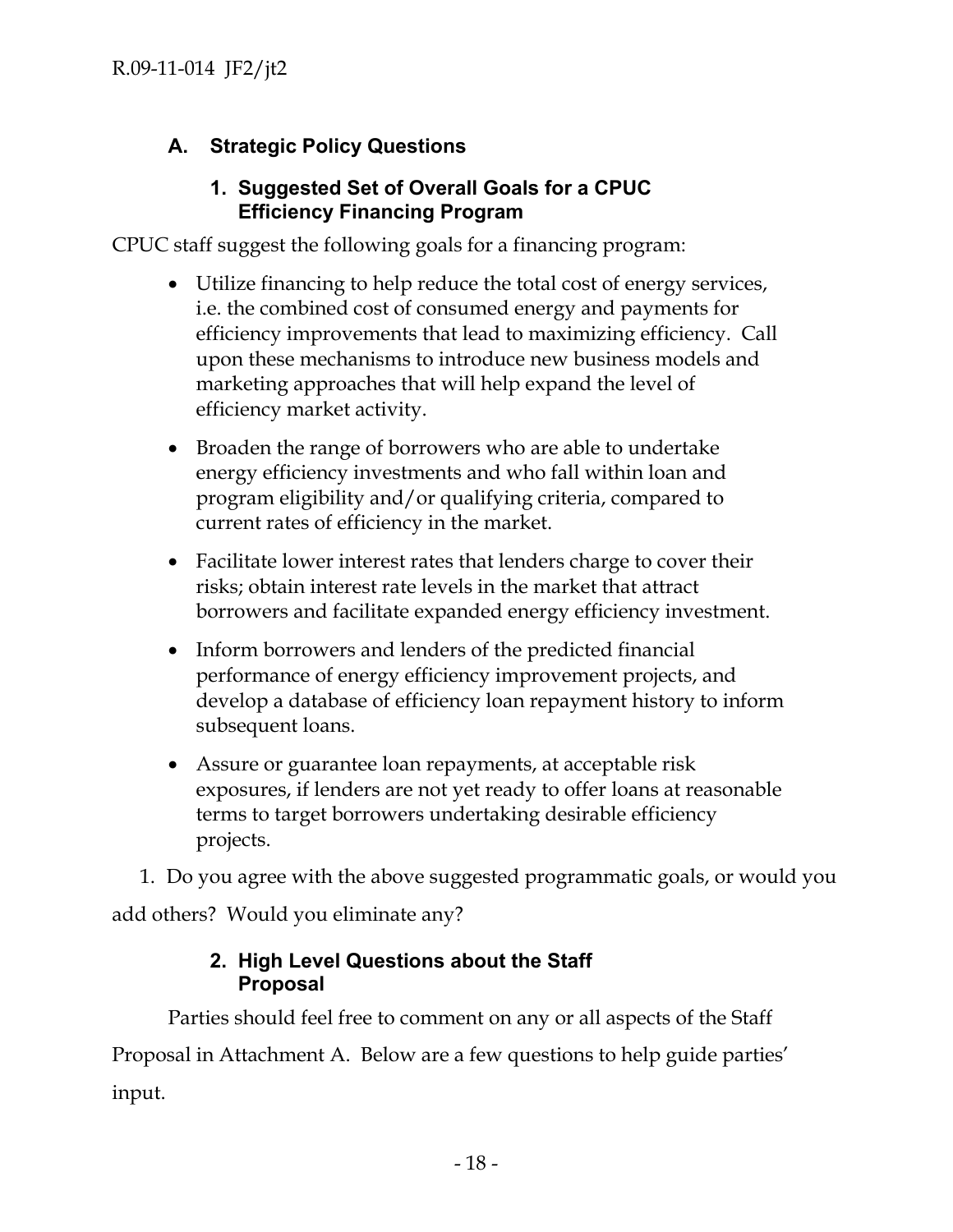2. Do the financing program elements in the Staff Proposal address the most important needs and gaps in the energy efficiency improvement market as far as financing availability is concerned? Why or why not?

3. Is the emphasis on OBR appropriate? Why or why not? Would you prefer emphasis on other mechanisms such as OBF or loan guarantees, etc.?

4. Are there additional elements that you think should be addressed in 2013- 2014 and, if so, what are these elements and what evidence can you cite for why these issues also should be addressed?

5. Do you agree with the suggested funding levels in the Staff Proposal? If you propose different funding levels, please explain why.

6. What issues, if any, do you see with emphasis on OBR in general?

7. What issues, if any, do you see with the suggestion to extend OBR to the residential market?

8. Do you recommend that OBF and/or OBR programs focus on or prioritize particular market segments (e.g., government, water and wastewater, small commercial, single-family residential, etc.) and if so, what is your justification?

9. The Staff Proposal identifies the inherent uncertainty over the pace of ratepayer-supported financing and thus the funding level necessary to support these loans. Will the "flexibility mechanisms" identified in the Staff Proposal (to require utilities to shift funds from other programs if financing demand exceeds the level of funds budgeted for financing, or to require the utilities to submit a motion for budget augmentation) suffice to ensure that financing program funds can respond to market demand? If not, what other approach(es) do you recommend?

- 19 -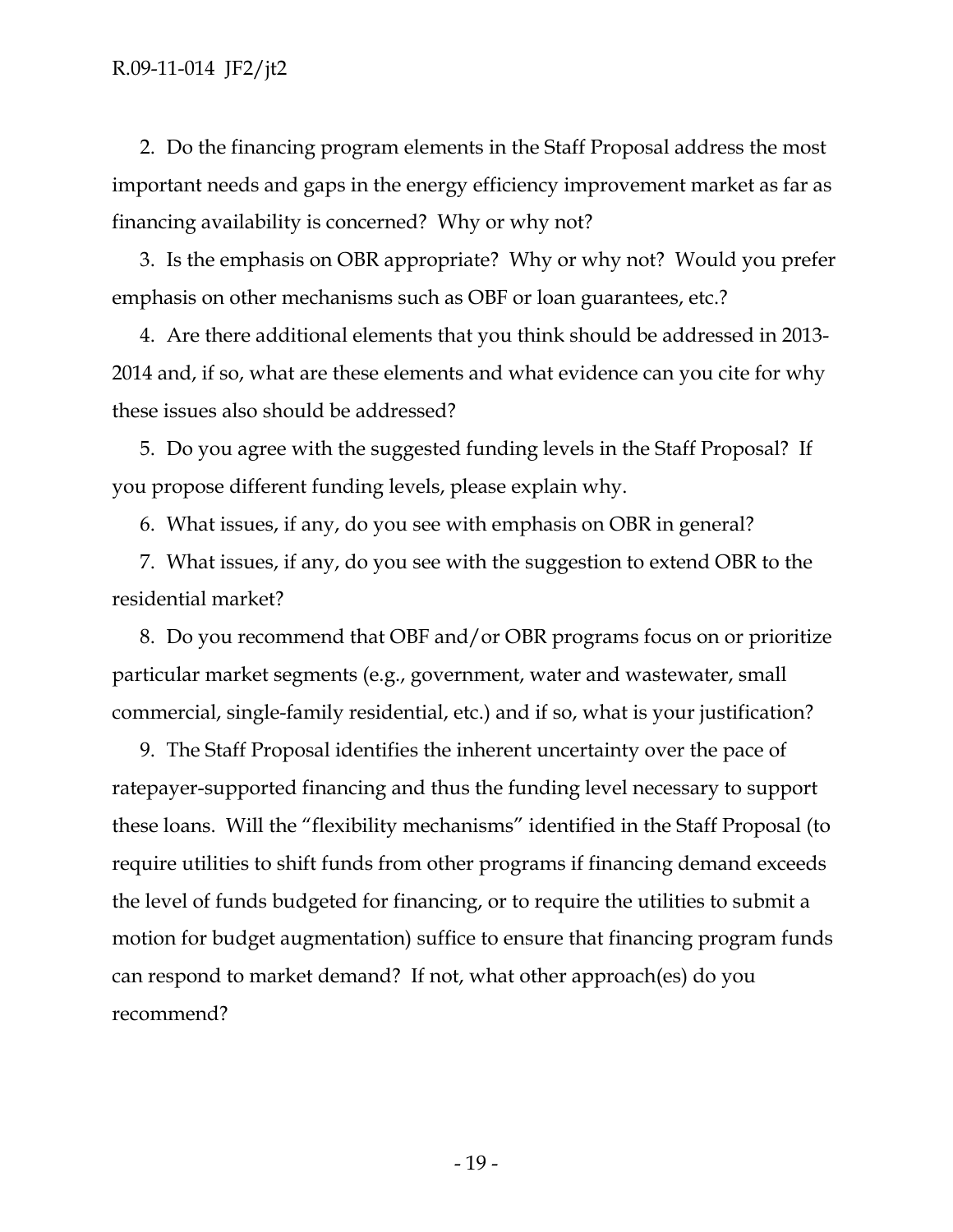### **3. High Level Questions about the HB&C and EDF Reports**

As with the Staff Proposal, parties should feel free to comment on any or all aspects of the HB&C and EDF reports. The questions below are offered as a guide for parties' input.

10. Do you concur with the compendium of information and conclusions in the HB&C report? If not, what additional information do you believe should be considered, and what sources do you recommend for doing so?

11. Do you dispute any of the primary findings and conclusions from either study? If so, for what reasons, with what alternative data and findings, and with what implications for the suggested financing program goals as stated above?

12. Are you aware of specific technical or financial barriers to proceeding with some kind of OBR mechanism for loans made by lenders other than the customer's/borrower's utility?

13. Please identify any legal impediments you see with associating OBR payment obligations with the meter rather than the individual borrower.

### **B. Program Design and Operational Questions**

As described above, these are questions that will be better informed by the workshops scheduled for February and will need to be answered in the course of development of the financing programs themselves for inclusion in the utility energy efficiency portfolios for 2013-2014. Comments on these issues and questions will be due in February after the workshops have taken place.

### **1. Suggested Set of Overall Public Policy Objectives for a Ratepayer Supported Program**

Commission staff suggests the following public policy objectives surrounding utility-facilitated lending and/or ratepayer funding support: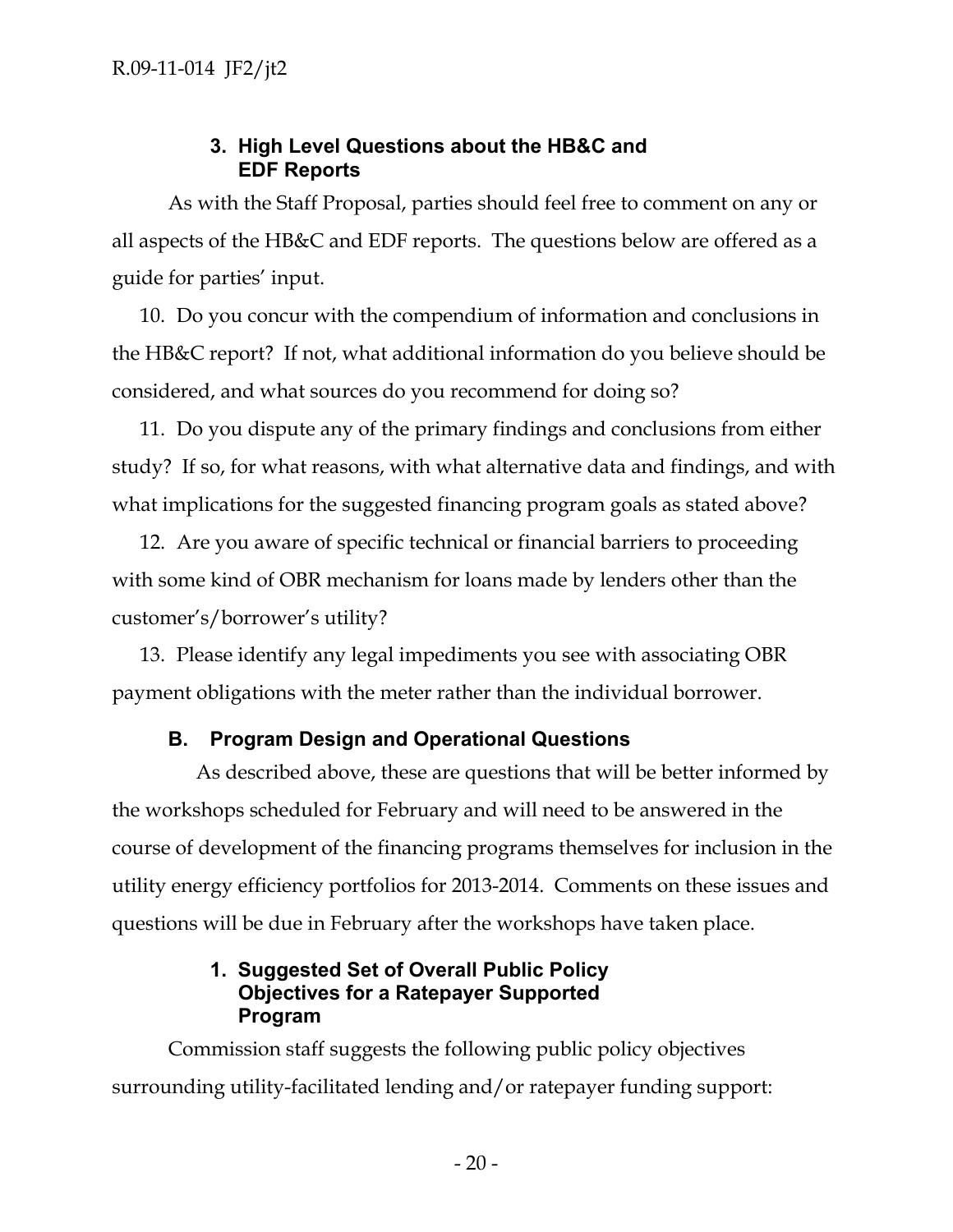- Ensure quality control that enhances the predictable energy savings, cash flow, and thus loan performance to borrower and lender of energy efficiency investment projects.
- Standardize documentation and data associated with energy efficiency investments and loan transactions to ensure low-cost underwriting in volume, and create the information environment needed to support a secondary capital market.
- Establish convenience and acceptability of loan payment mechanisms, such as OBR, improving cash flow from energy efficiency performance in a way that increases ability and willingness of energy users and/or facility owners to invest in and make efficiency loan payments.
- Take advantage of existing and enhanced utility billing systems if these will facilitate loan repayment convenience, acceptability, performance, and/or servicing costs so as to expand energy efficiency investment participation.
- Ensure easy, affordable, fair, and non-controversial mechanisms to handle potential on-bill loan repayment arrears or defaults, especially for loans to small users or for small loan amounts.
- 1. Do you agree with the above suggested public policy goals, or would you add others? Would you eliminate any?

### **2. Function and Boundary Issues for Loans and Entities Servicing Loans**

- 2. What loan originators or lenders can utilize the OBR mechanism? Should these be limited to traditional lending institutions such as banks, credit unions, and community development financial institutions? Or should nonlenders be able to arrange financing and collect payment via OBR (e.g., ESCOs, energy service providers)?
- 3. Should IOUs be able to propose to be loan originators? Why or why not? For what types of customers?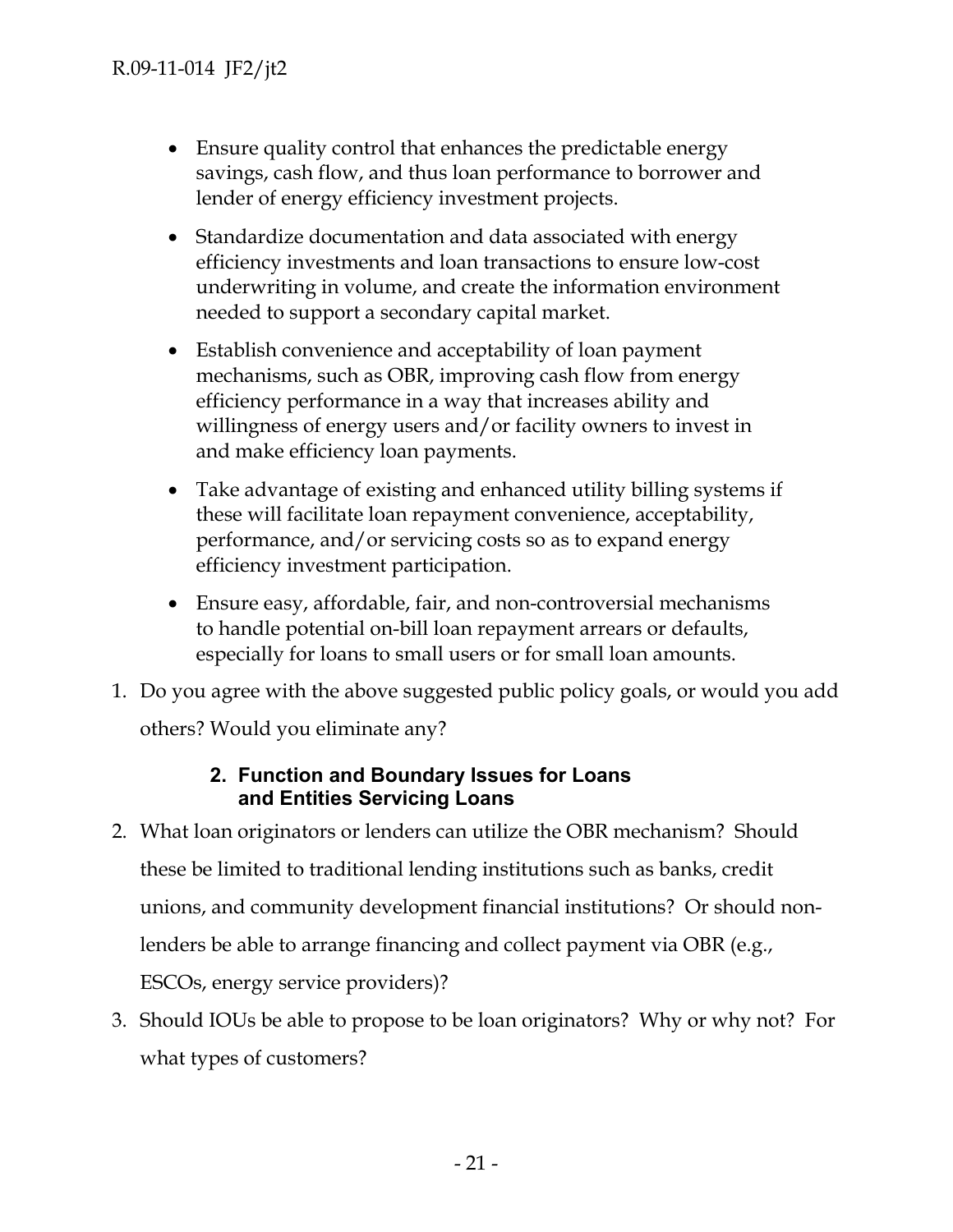- 4. What are reasonable splits of responsibilities among lender, borrower, and utility?
- 5. The Commission has identified a need to integrate demand-side management programs within its jurisdiction in order to enable offerings of integrated packages that will maximize savings and efficiencies of utility programs. Can loans (either OBF or OBR) include non-energy-efficiency measures such as demand response, distributed generation, electric vehicle charging stations, water efficiency, etc.? If so, with what policy or programmatic connection? Where should the boundaries be drawn? What operational or implementation details would need to be considered?
- 6. What are appropriate criteria for accepting specific energy efficiency investment projects and/or energy efficiency financing programs permitted to use the OBR mechanism? For example, should OBR transactions be limited to those with some kind of utility programmatic connection to assure the measures are appropriate, meet quality standards, or are otherwise "vetted" and thus good prospects for investment?
- 7. Must there be some determination either for an individual borrower, or for a program or lender as a whole, that loan purposes and terms are reasonable and can be included on the utility bill? Should reasonableness take into consideration the combined cost of utility service and the energy efficiency loan repayments?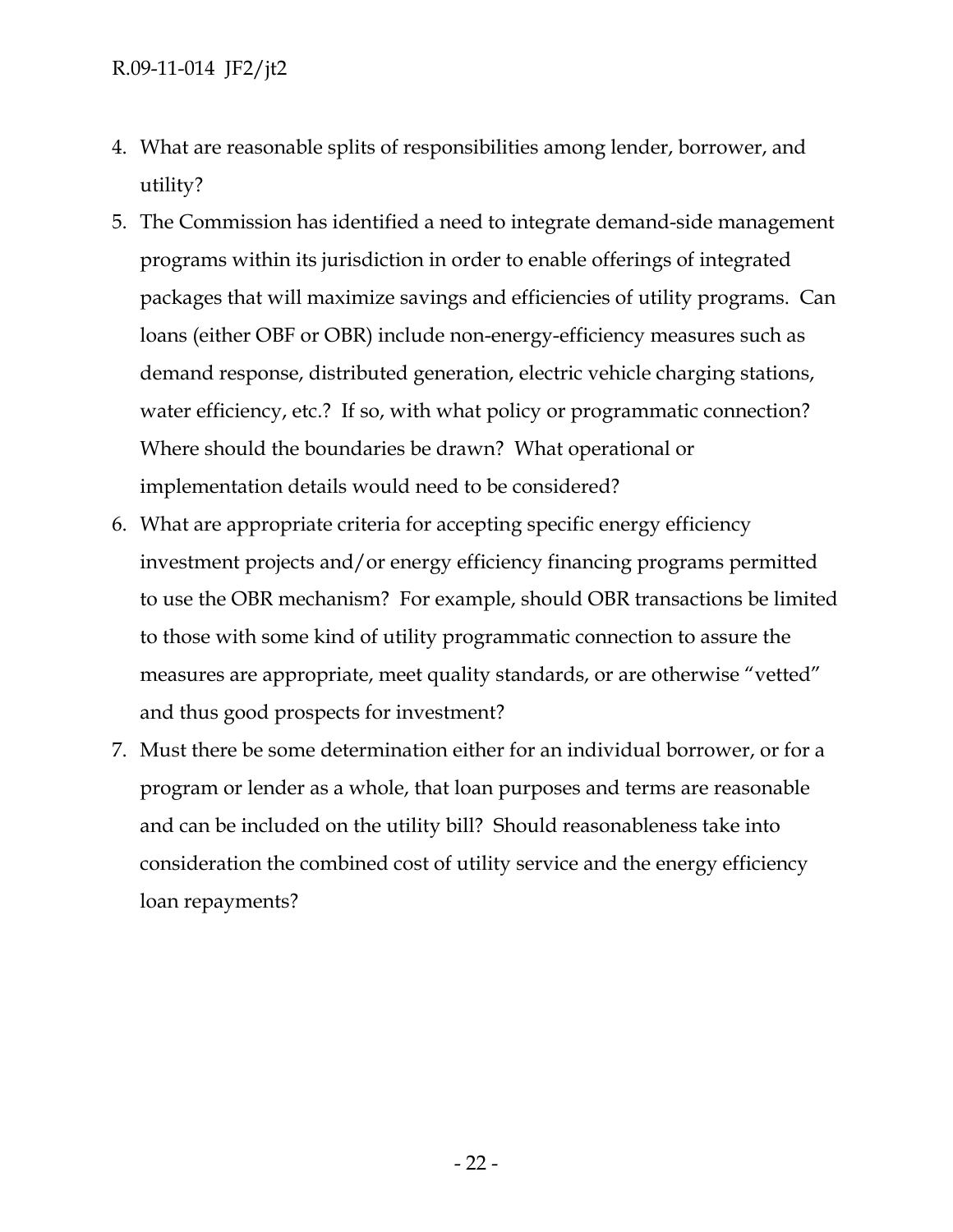$\overline{a}$ 

- 8. How much of an eligible loan transaction must be devoted to going beyond minimum efficiency levels<sup>6</sup> to qualify as an energy efficiency loan? A percentage of the loan value or some other measure?
- 9. To what extent can energy efficiency measures financed fall outside of utility programs and their specific targeted measures?
- 10. Should there be some advantageous underwriting or interest subsidy for projects that involve "deeper" levels or more "comprehensive" efficiency improvements?
- 11. If financing is not offered in the marketplace for otherwise qualified or desirable borrowers, should there be a default lender, and if so, what kinds of entities, through what process, and at what maximum costs?

### **3. Options for Connecting Repayment Obligations with the Meter and not the Initial Borrower**

- 12. What is the legal basis, if any, for allowing payment obligations to extend to a successor owner or occupant that is also a utility customer assigned to the same meter?
- 13. Who has the right to exercise extension of an obligation to a new occupant or owner? The lender, initial borrower, or successor occupant/customer?

<sup>6</sup> For example, if a homeowner's furnace breaks down and he/she must otherwise buy a minimum standard unit with 80% efficiency with a cost of \$2,500, should OBR support the full energy efficiency unit transaction to buy a \$3,200 furnace with 96% efficiency or a \$4,000 furnace with variable speed motor and modulating burner? If there is any additional loan guarantee support in the form of credit enhancement or interest rate support, should this cover only the incremental value of efficiency above the basic unit's \$2,500 cost?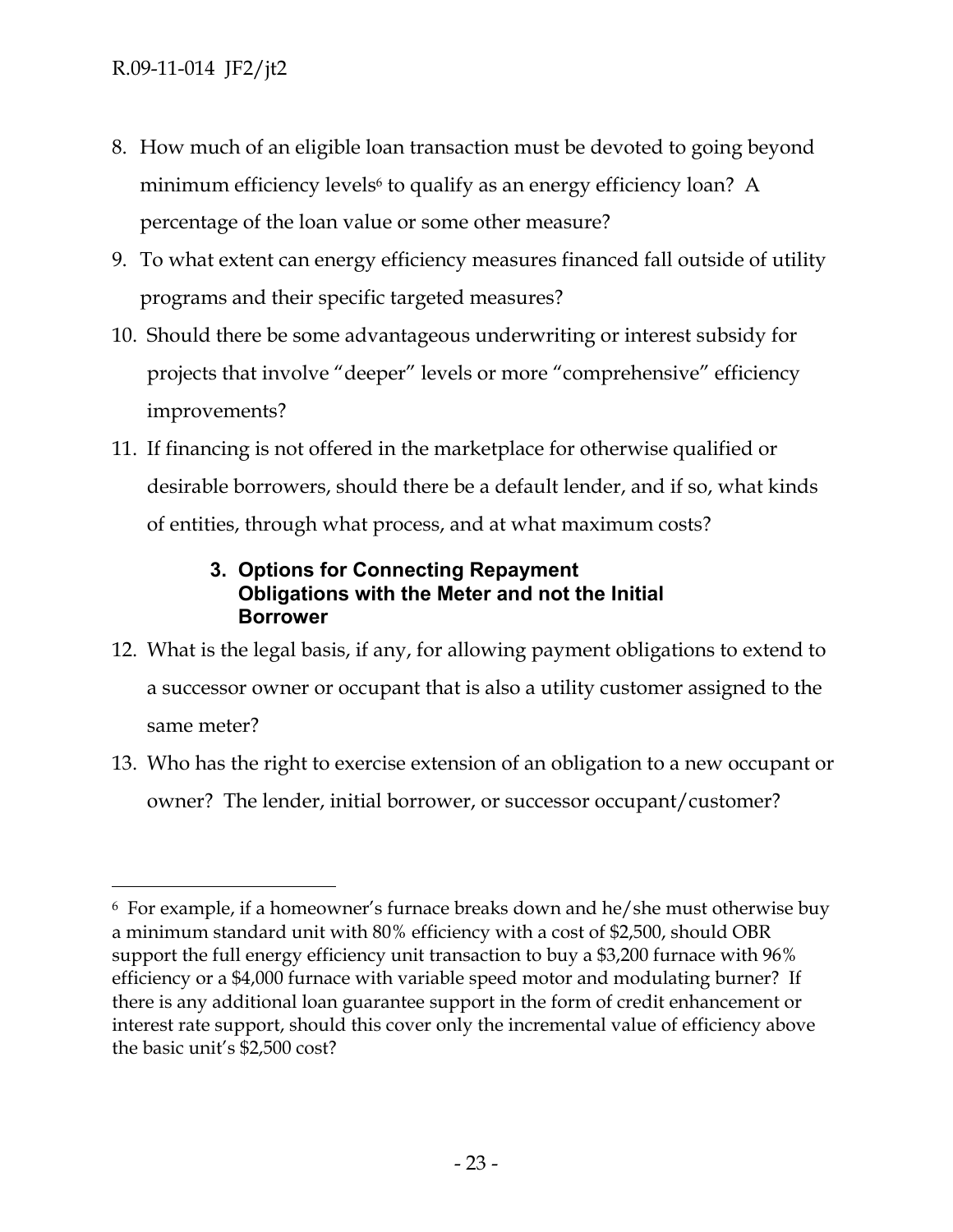- 14. What should be the disclosure, notice, and acceptance requirements to the successor occupant/utility customer, the form of such notice/acceptance (whether explicit or implicit), and the process for administering these notice requirements?
- 15. Does a loan become "due and payable" by the initial borrower if a successor declines to accept the repayment obligation?
- 16. Should the meter transfer option be made available to all borrowers, or should there be any restrictions on what customer segments or kinds of projects can utilize it?

### **4. Handling Partial Payments, Arrears, and Defaults**

Under current utility tariffs for OBF for non-residential customers:

- A borrower voluntarily undertakes the energy efficiency project and loan and accepts the terms of the OBF loan tariff;
- Any partial payment is pro-rated across utility bill items (e.g., across gas, electric, and the OBF loan repayment);
- If the customer fails to pay a bill in full, standard utility collections procedures and due process apply;
- Once all other remedies are exhausted, the last resort is for the utility to terminate service for non-payment, an outcome that the customer accepts under the OBF tariff agreement.
- 17. Should these same policies apply to energy efficiency loans made by nonutility lenders? This would mean that the lenders using OBR must agree to accept a utility's standard billing collection and redress procedures and cannot seek special treatment unique to the energy efficiency loan portion of the overall status of the utility bill. This would also mean that there is some potential for customers to have their utility service disconnected if they persistently fail to pay, even partially, either their loan obligation under OBF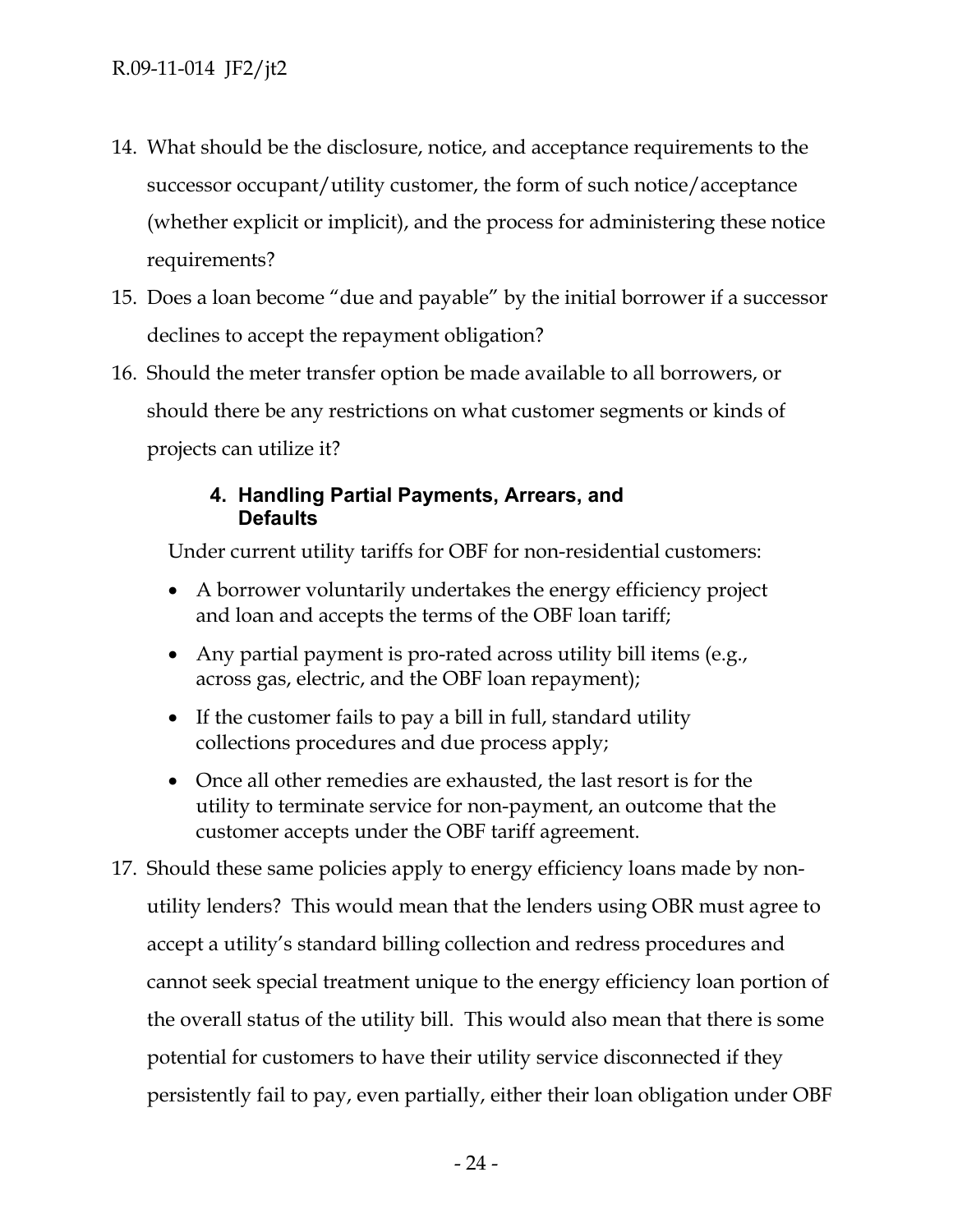R.09-11-014 JF2/jt2

or OBR, their utility bill, or both. This is consistent with current practice. Any change to the underlying disconnection policies related to non-payment of the portion of the bill devoted to utility services would require notice and need to be conducted outside of this proceeding. However, parties are welcome to comment here on any recommended changes to these procedures that would be necessary or desirable for energy efficiency financing program purposes (for collections related to the energy efficiency loans) and/or how the existing rules should be applied in the context of financing programs.

18. Should these same policies apply to energy efficiency loans to residential customers? Why or why not?

### **5. Determining Ratepayer Support of Financing Transactions**

- 19. Who should support costs of billing system upgrades and/or operating expenses?
- 20. When might financial support or underwriting of an energy efficiency loan pool be appropriate?
- 21. Using what criteria might possible mechanisms or products be chosen and prioritized for support – through traditional benefit/cost ratios, cost of saved energy, target levels of leverage (e.g., a 10% or 15% loan loss reserve mechanism), or some other metric?
- 22. Should any support be targeted to customers who otherwise cannot meet traditional market lending criteria?

### **C. Detailed Program Implementation Questions**

Similar to the Program Design and Operational questions in the section above, below are questions that will need to be answered by those entities actually implementing the financing programs. If parties wish to comment on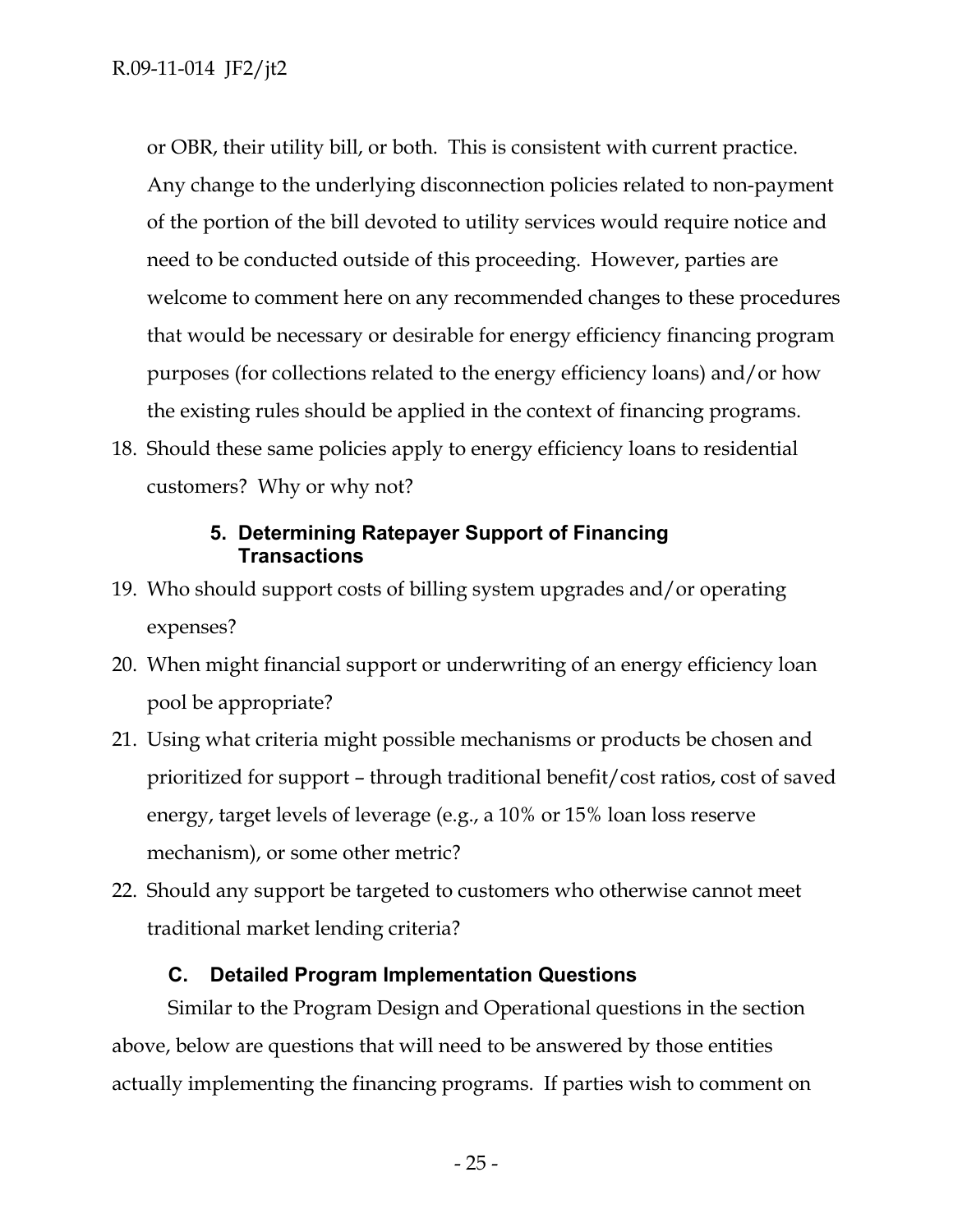any of these questions, these comments are also requested after the workshops in February.

### **1. Function and Boundary Issues for Loans and Entities Servicing Loans**

- 1. What are the criteria for accepting participating lenders?
- 2. Are there maximum loan terms that are acceptable (e.g., caps on permissible interest rates charged)?
- 3. What degree of uniformity or standardization (at least for data and documentation) should be required?
- 4. What entity or entities should be sought to administer a loan loss reserve form of subsidy, or an interest rate write-down subsidy? (e.g. a state agency, nonprofit, governmental, utility, or private financial entity? Or a specific entity such as CAEATFA?)
- 5. What roles, if any, should utilities play in informing customers about financing available and/or actively promoting specific or all financing mechanisms?
- 6. To what extent can energy efficiency measures financed fall outside utility programs and their targeted measures?
- 7. What is the role of the utility or the CPUC in any financial or performance disputes between the borrower and his/her lender or the energy efficiency installer?

## **2. Options for Connecting Repayment Obligations with the Meter and not the Initial Borrower**

8. What other conceptual or operational details need to be addressed?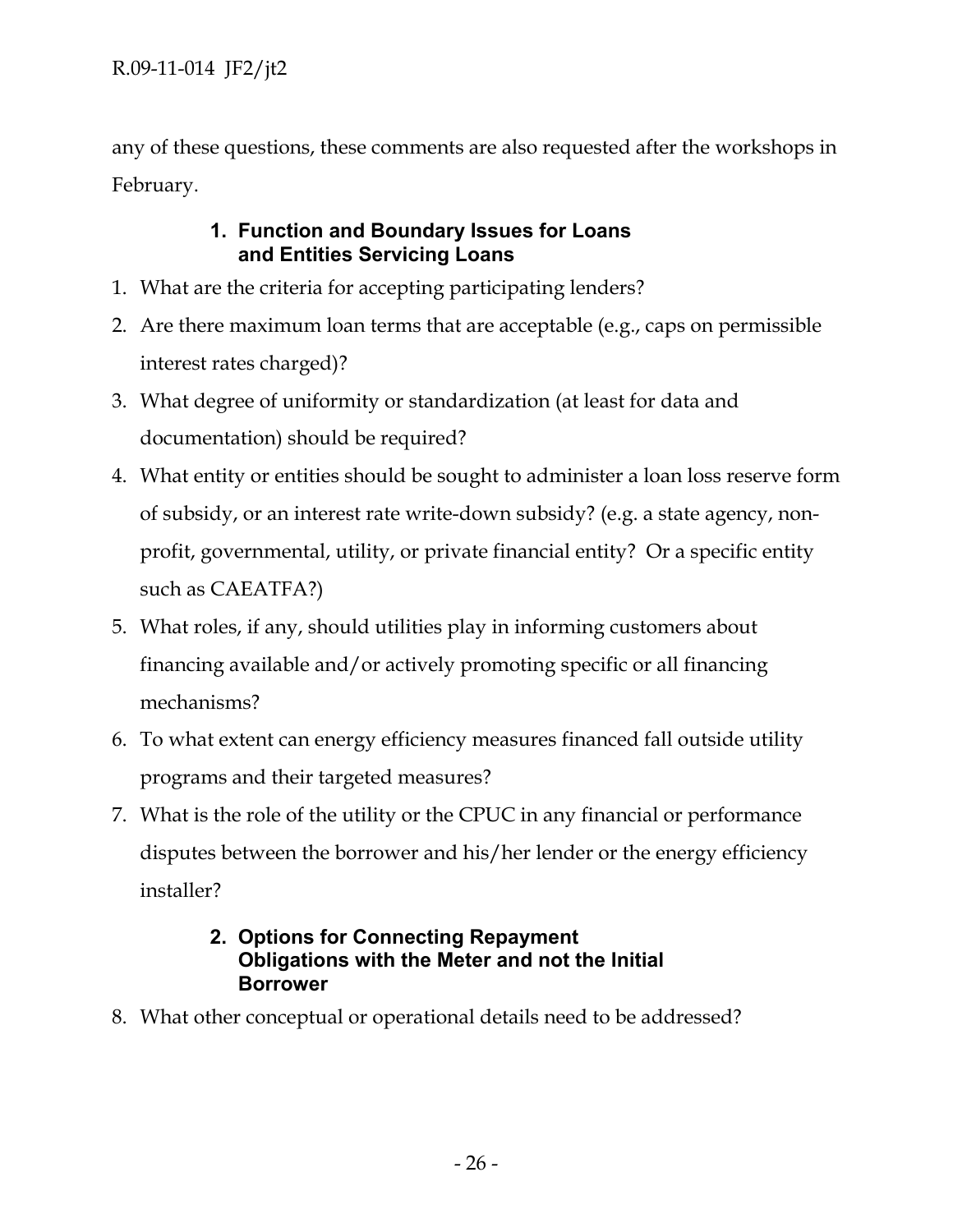- 9. What notice and disclosure mechanisms should be used (e.g., as a condition of receiving utility service or being able to buy or lease residential or nonresidential property)?
- 10. What entity would administer disclosures, and could an owner refuse to allow a tenant to enter such a transaction?
- 11. What are the mechanics for transferring loans to the next owner or occupant using the meter?

### **3. Handling Partial Payments, Arrears, and Defaults**

12. How should partial or missing payments be handled when there are both utility and lender charges on the same bill (e.g., pro-rate all revenue across line items on the bill, pay funds toward the utility bill first, or apply payments to the largest line items first)?

# **4. Determining Ratepayer Support of Financing Transactions**

- 13. Are there any guidelines for reasonableness of IOUs' billing costs incurred or fees to be charged to lenders for access to OBR?
- 14. How should an affordable amount or cost-effectiveness limit for ratepayer support be determined?
- 15. To what extent can traditional rebate and incentive funding be reduced once financing mechanisms better match cash flow to energy savings and nonenergy benefits received?
- 16. If ratepayer support is warranted for individual loans or loan programs, for whom, under what conditions, and up to what amounts?
- 17. Should the degree of any loan support vary with customer segments, degree of energy efficiency achieved, or other factors?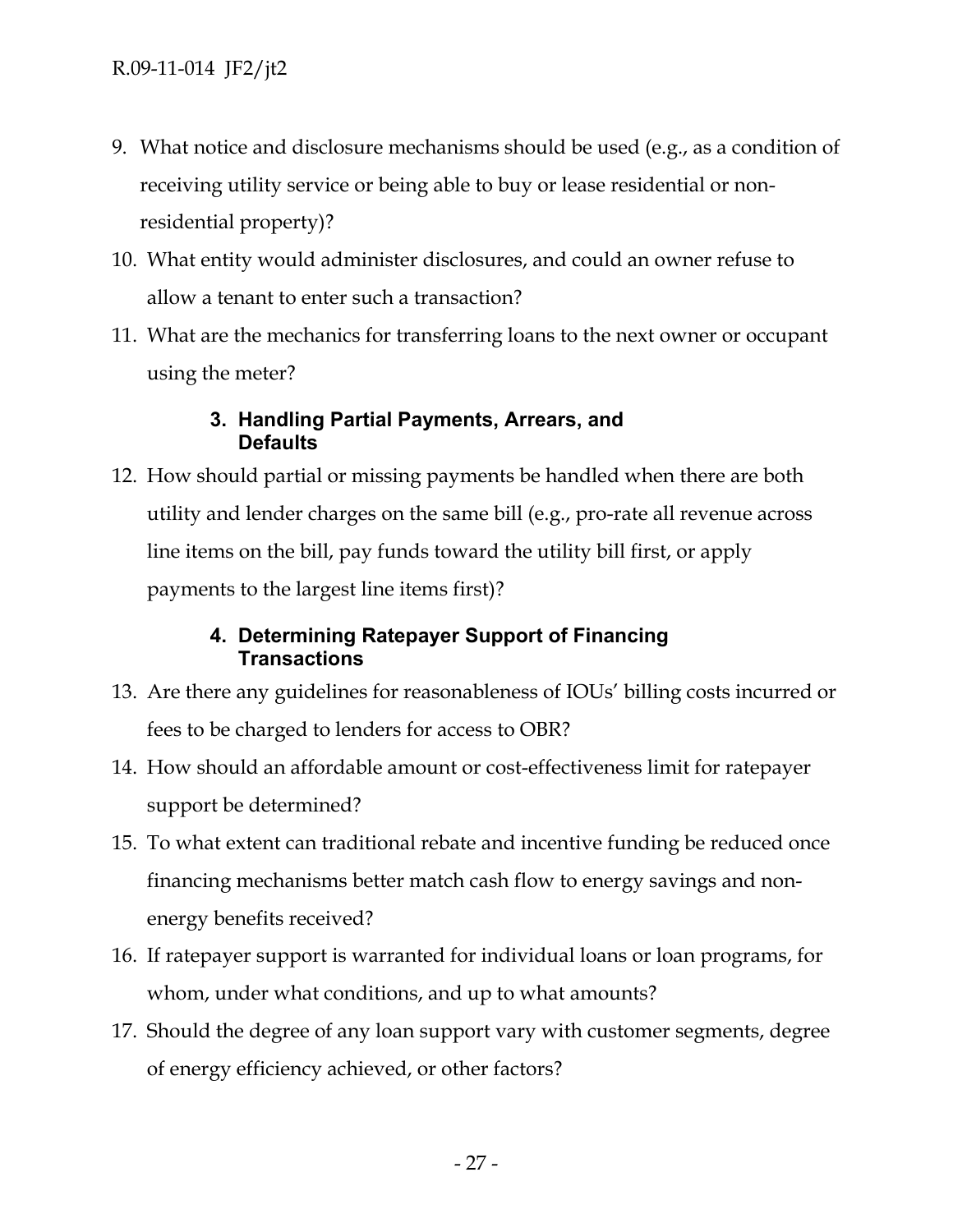- 18. Might ratepayer support outlay be able to be limited if financing is tied into natural transaction points, such as through lease agreements, tenant or owner turnover, etc.?
- 19. How should private or local government entities be encouraged to offer loans not otherwise available (e.g., to reach target markets)?
- 20. If a state agency participates as a loan originator (drawing on ratepayer funds as loan capital) or administers credit enhancement support using ratepayer funds, how can this access to ratepayer funding be protected from potential use for state budget purposes by the Legislature?

### **5. Managing Information on Energy Efficiency Project and Loan Performance**

- 21. What data should be available (presumably in aggregate form, not customerspecific unless the customer authorizes) to contractors and/or lenders about energy efficiency investment projects and for what kinds of projects or customers?
- 22. Should this differ among projects with:
	- No utility financing but some form of utility program participation
	- External financing but participating in OBR
	- External financing with no utility program or OBR involvement?
- 23. What kind of credibility with lenders should a database administrator have, and what kind of non-disclosure agreements or other forms of confidentiality protection may be needed?

### **6. Utility Credit for Energy Efficiency Savings Facilitated With Financing Programs**

24. Should utilities receive energy efficiency savings credit towards their energy efficiency goals resulting from financing using OBR or other new financing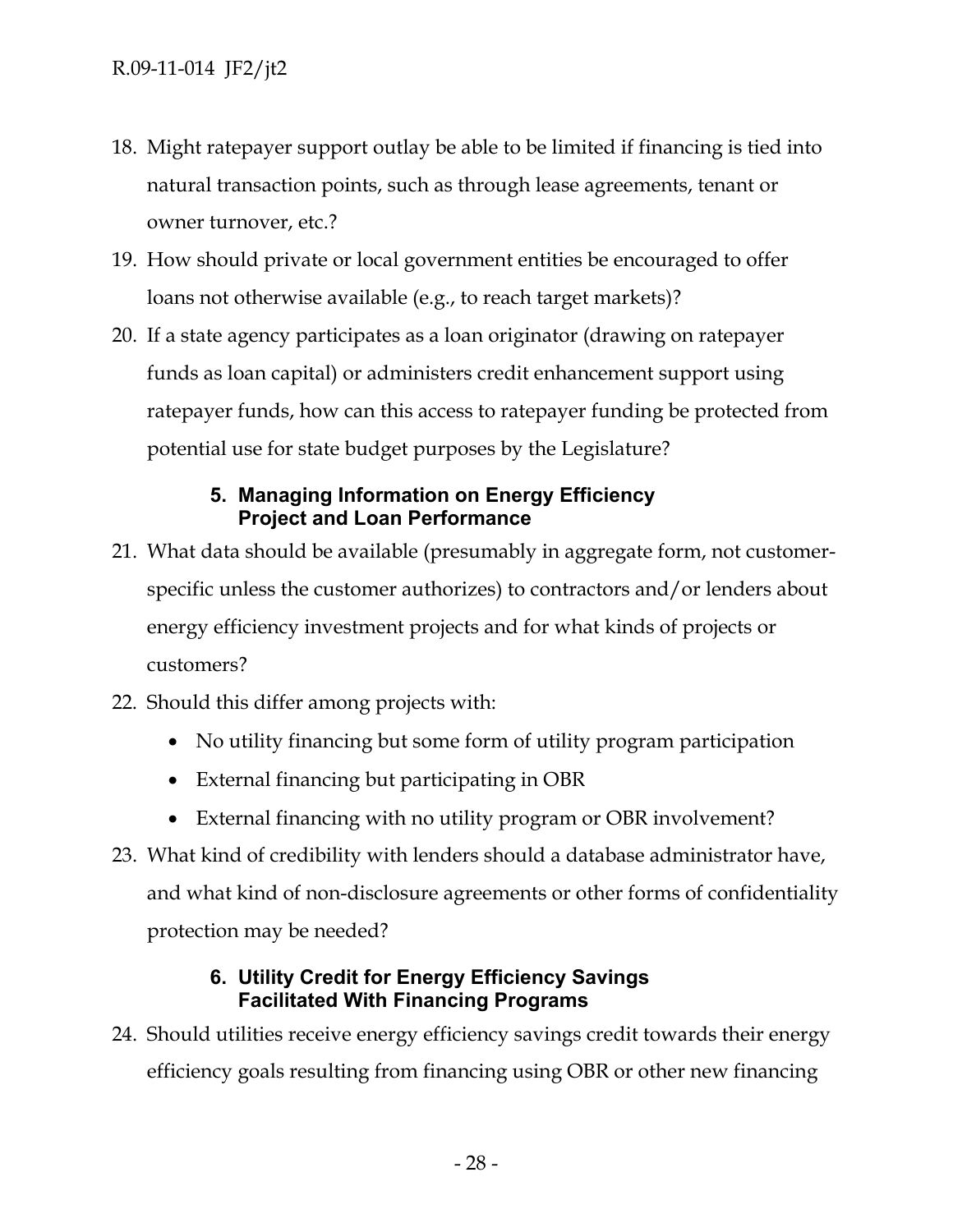mechanisms utilizing a combination of ratepayer and third party capital? What about when measures or projects do not otherwise participate in a utility portfolio program?

- 25. In situations where only private capital is used for financing, with utility payment facilitation, what kinds of data collection or evaluation requirements should be placed on third parties to help the Commission and stakeholders understand the impacts of these programs?
- 26. What treatment should any credited energy efficiency savings have in any potential future shareholder "risk reward incentive mechanism" determinations?
- 27. In cases where financing is paired with other incentives or programs, what protections need to be in place to prevent the potential for double-counting of savings? Should "credit" be proportional to budget/financial contribution?

### **7. Next Steps and Schedule**

A combination of workshops and parties' comments will help facilitate moving the ball forward on financing programs as soon as possible. Because financing programs are a unique adjunct to other energy efficiency programs with which the Commission has more experience, and because development of additional financing programs would be most effective if Commission staff and utilities engage with stakeholders and market players who may not necessarily typically participate in Commission proceedings, development of financing strategies is being handled on a parallel track to other guidance for the 2013-2014 program period.

The comment and workshop schedule below is therefore geared to allowing for high-level policy comments and guidance to help inform the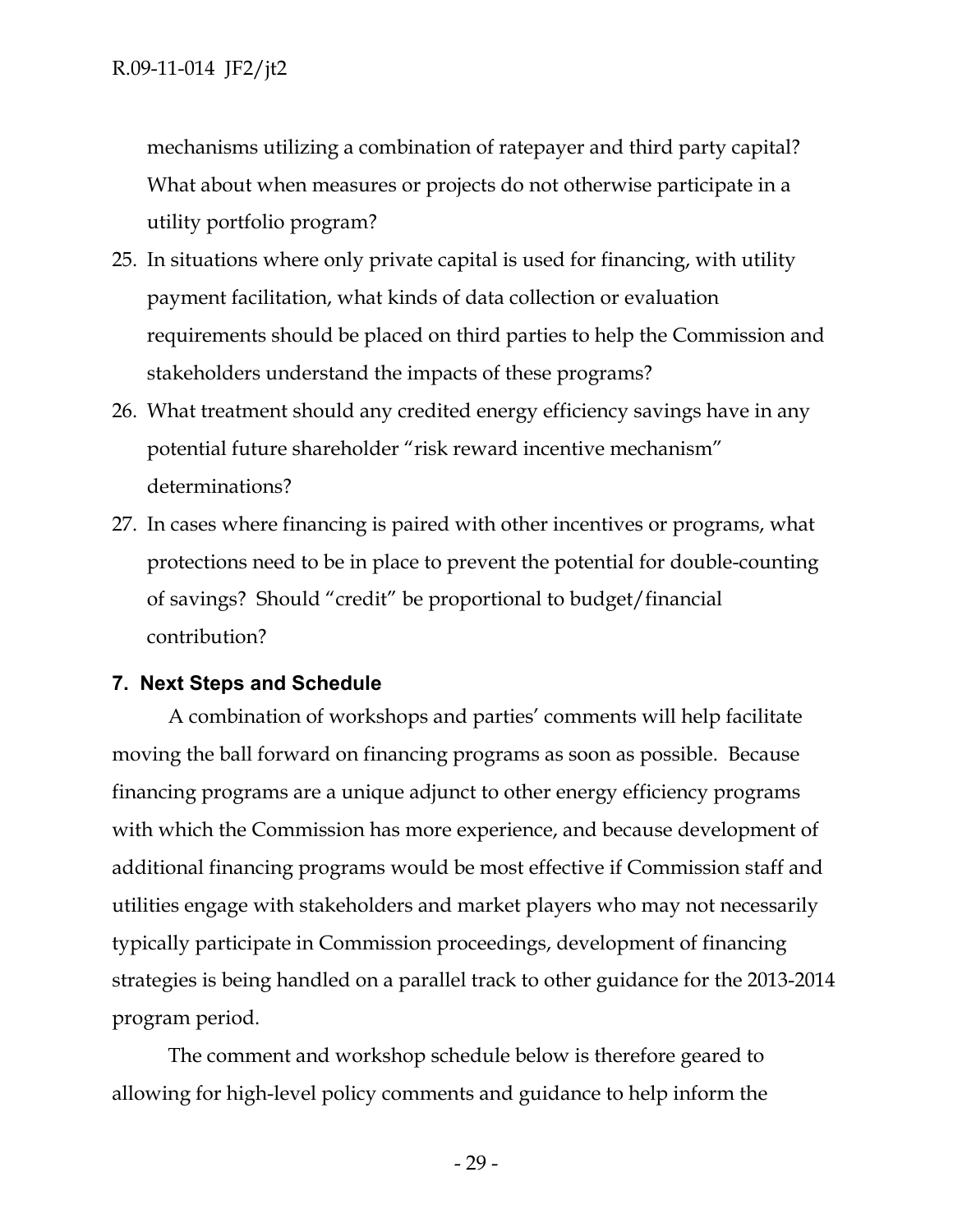### R.09-11-014 JF2/jt2

Commission's decision on guidance to the utilities in 2013-2014, with an initial round of comments on the questions presented in Section 6A of this ruling in January. These comments will also help inform workshop preparation. Then, following the workshops, an additional round of comments will be allowed on any of the questions presented in Sections 6B and 6C of this ruling, and any other issues that may arise during the workshops on which parties wish to comment.

As a result of the second round of comments, I anticipate that the assigned Commissioner may wish to issue an Assigned Commissioner's Ruling giving further direction to the utilities for preparation of their 2013-2014 program portfolios specifically related to financing program design or implementation.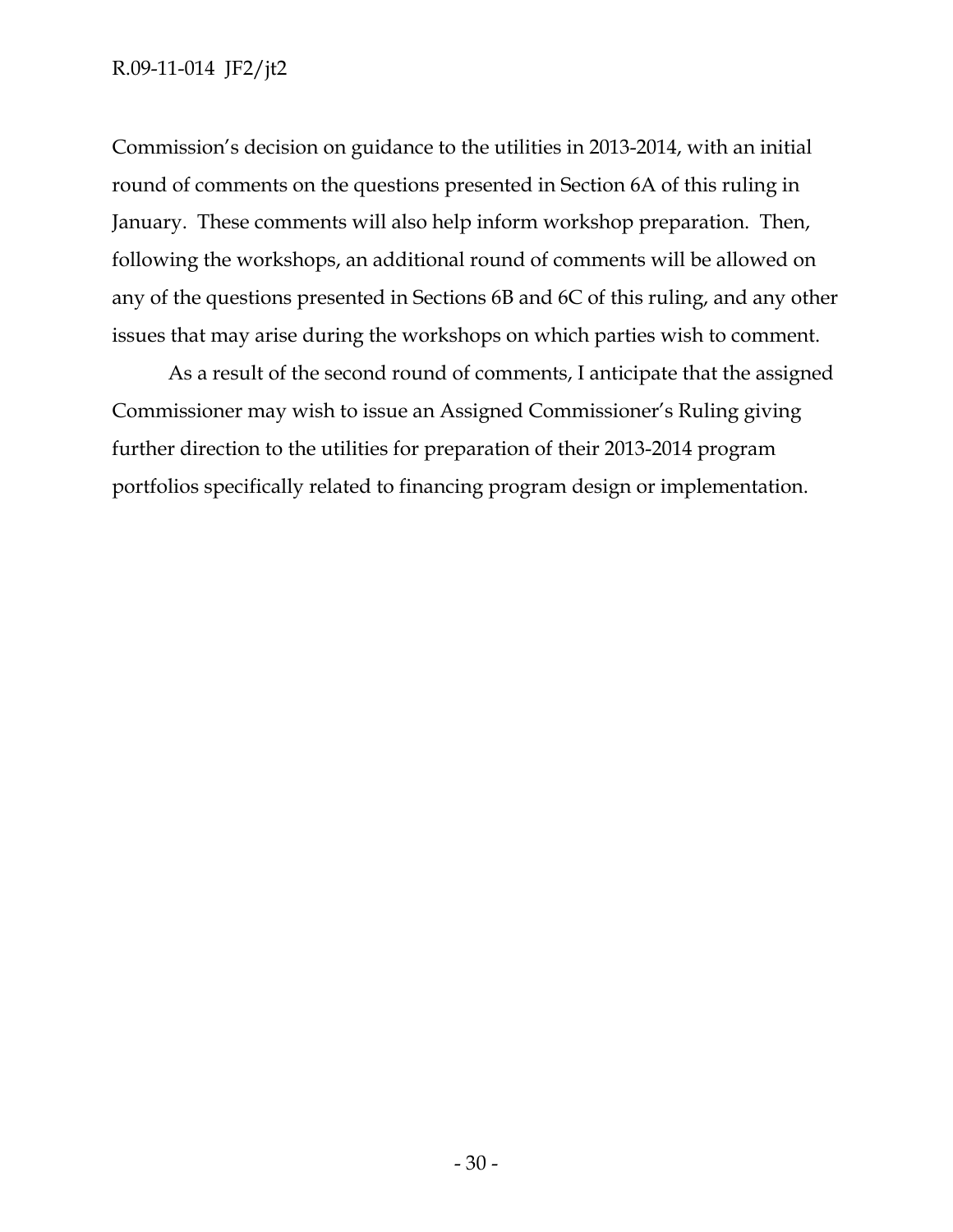| Item                                                                                                                                         | Date                           |
|----------------------------------------------------------------------------------------------------------------------------------------------|--------------------------------|
| Comments due on questions presented in<br>Section 6A of this Ruling and any other<br>aspects of the Staff Proposal or HB&C or EDF<br>reports | January 25, 2012               |
| Reply comments due on questions presented<br>in Section 6A, plus the Staff Proposal and<br>HB&D and EDF reports                              | January 30, 2012               |
| Workshops (further details forthcoming in<br>late January from Commission staff)                                                             | February 8-10, 2012            |
| Comments due on questions presented in<br>Sections 6B and 6C of this Ruling and any<br>other topics raised in workshops                      | February 17, 2012              |
| Reply comments due on questions presented<br>in Sections 6B and 6C and workshop topics                                                       | February 24, 2012              |
| Further guidance to utilities for 2013-2014<br>portfolio filings in an ACR (if needed)                                                       | Late March or early April 2012 |

# **IT IS RULED** that:

1. Interested parties may file and serve comments on the Staff Proposal (Attachment A), the Harcourt Brown and Carey Report (Attachment B), the Environmental Defense Fund Report (Attachment C), and/or the questions presented in Section 6A of this ruling by no later than January 25, 2012.

2. Interested parties may file and serve reply comments on the Staff Proposal (Attachment A), the Harcourt Brown and Carey Report (Attachment B), the Environmental Defense Fund Report (Attachment C), and/or the questions presented in Section 6A of this ruling by no later than January 30, 2012.